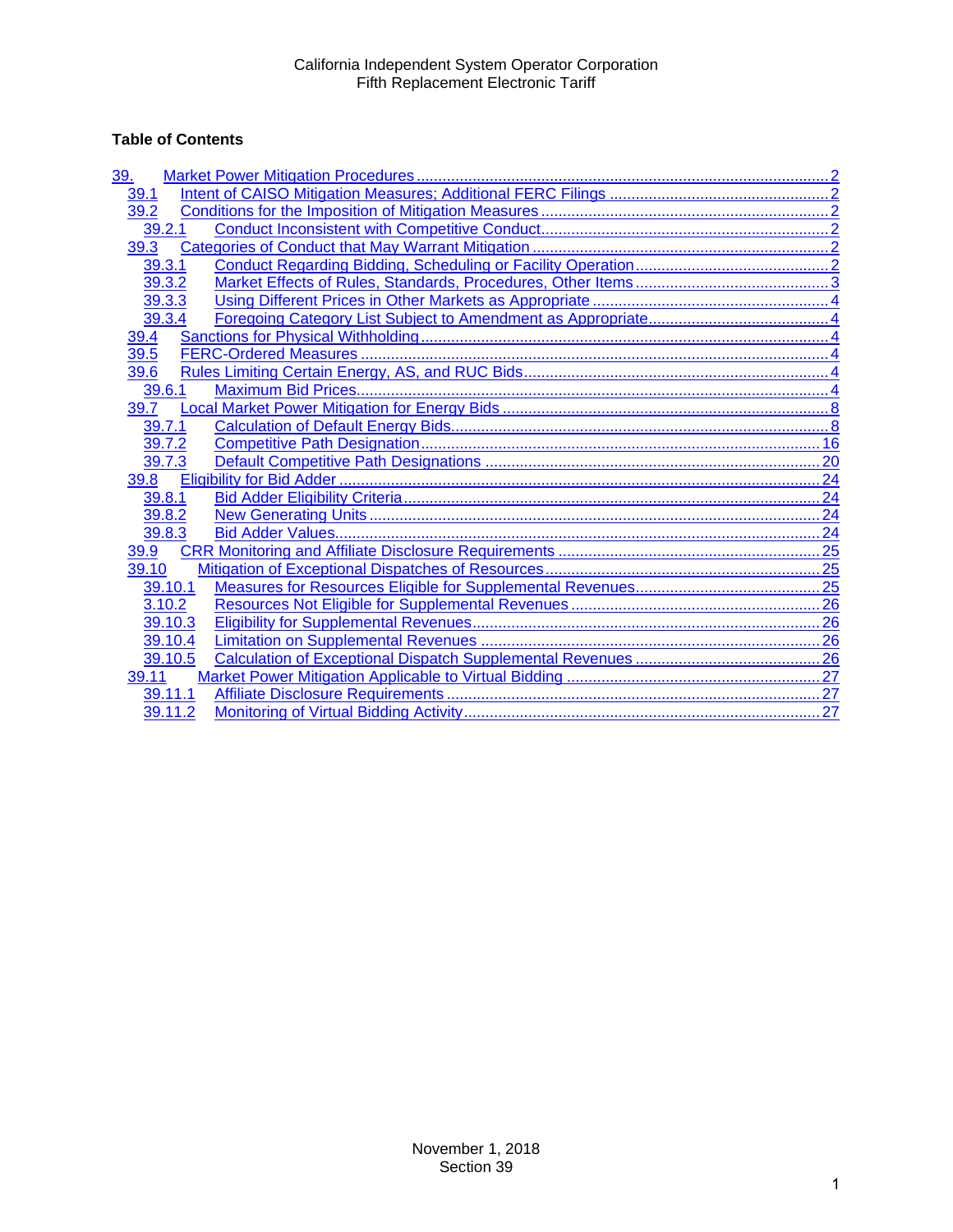#### <span id="page-1-0"></span>**39. Market Power Mitigation Procedures**

#### <span id="page-1-1"></span>**39.1 Intent of CAISO Mitigation Measures; Additional FERC Filings**

These CAISO market power mitigation measures ("Mitigation Measures") are intended to provide the means for the CAISO to mitigate the market effects of any conduct that would substantially distort competitive outcomes in the CAISO Markets while avoiding unnecessary interference with competitive price signals. These Mitigation Measures are intended to minimize interference with an open and competitive market, and thus to permit, to the maximum extent practicable, price levels to be determined by competitive forces under the prevailing market conditions. To that end, the Mitigation Measures authorize the mitigation only of specific conduct identified through explicit procedures specified below. In addition, the CAISO shall monitor the markets it administers for conduct that it determines constitutes an abuse of market power but is not addressed by the market power mitigation procedures specified below. If the CAISO identifies any such conduct, it shall make a filing under Section 205 of the Federal Power Act, 16 U.S.C. § 824d, with FERC requesting authorization to apply appropriate mitigation measures. Any such filing shall identify the particular conduct the CAISO believes warrants mitigation, shall propose a specific mitigation measure for the conduct, and shall set forth the CAISO's justification for imposing that mitigation measure.

## <span id="page-1-2"></span>**39.2 Conditions for the Imposition of Mitigation Measures**

## <span id="page-1-3"></span>**39.2.1 Conduct Inconsistent with Competitive Conduct**

In general, the CAISO shall consider a Market Participant's conduct to be inconsistent with competitive conduct if the conduct would not be in the economic interest of the Market Participant in the absence of market power. The categories of conduct that are inconsistent with competitive conduct include, but may not be limited to, the four categories of conduct specified in Section 39.3 below.

## <span id="page-1-4"></span>**39.3 Categories of Conduct that May Warrant Mitigation**

## <span id="page-1-5"></span>**39.3.1 Conduct Regarding Bidding, Scheduling or Facility Operation**

Mitigation Measures may be applied to bidding, scheduling or operation of an Electric Facility or as specified in Section 39.3.1. The following categories of conduct, whether by a single firm or by multiple firms acting in concert, may cause a material effect on prices or generally the outcome of the CAISO Markets if exercised from a position of market power. Accordingly, the CAISO shall monitor the CAISO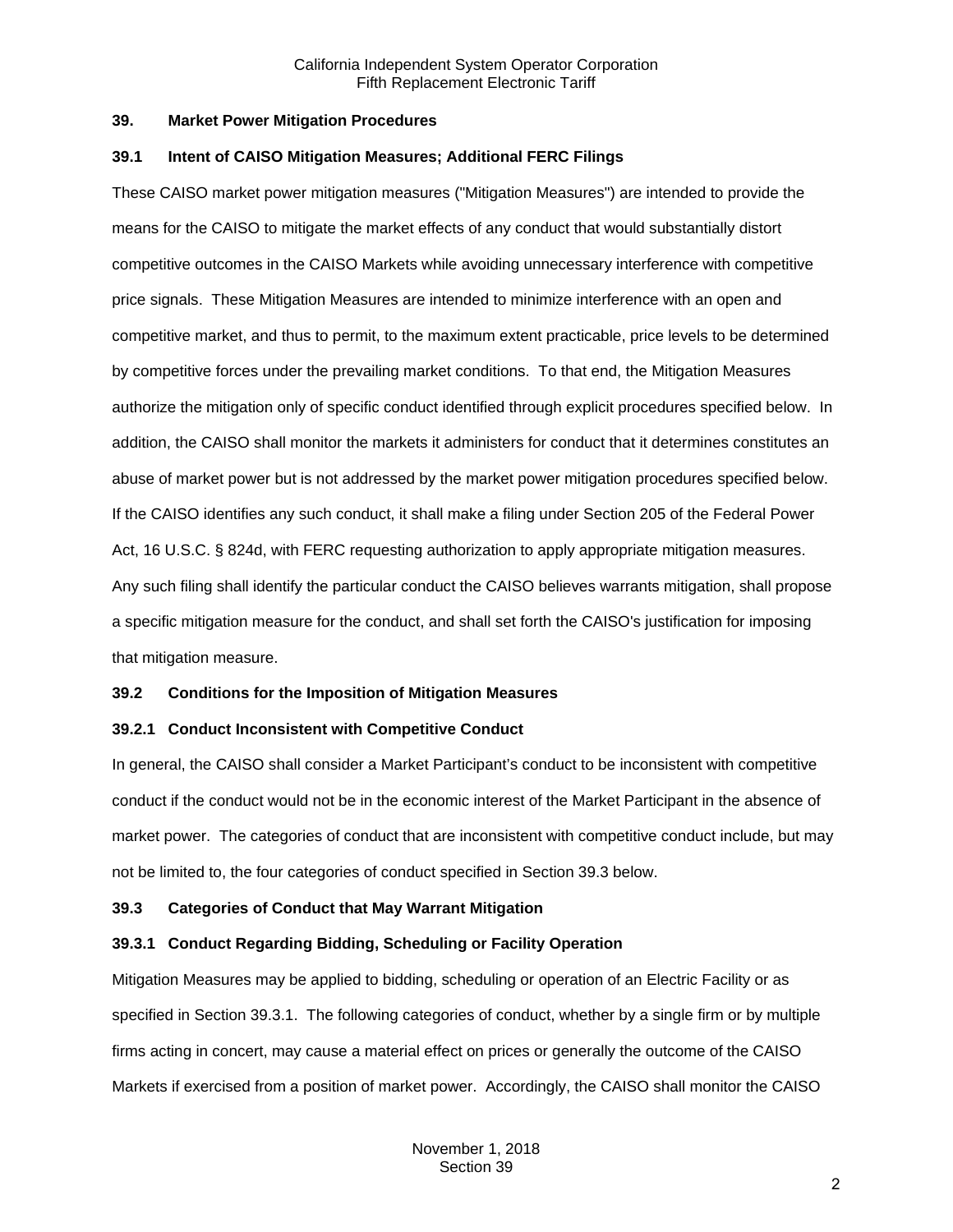Markets for the following categories of conduct, and shall impose appropriate Mitigation Measures if such conduct is detected and the other applicable conditions for the imposition of Mitigation Measures are met:

- (1) Physical withholding of an Electric Facility, in whole or in part, that is, not offering to sell or schedule the output of or services provided by an Electric Facility capable of serving a CAISO Market. Such withholding may include, but not be limited to: (i) falsely declaring that an Electric Facility has been forced out of service or otherwise become totally or partially unavailable, (ii) refusing to offer Bids for an Electric Facility when it would be in the economic interest, absent market power, of the withholding entity to do so, (iii) declining Bids called upon by the CAISO (unless the CAISO is informed in accordance with established procedures that the relevant resource for which the Bid is submitted has undergone a forced outage or derate), or (iv) operating a Generating Unit in Real-Time to produce an output level that is less than the Dispatch Instruction.
- (2) Economic withholding of an Electric Facility, that is, submitting Bids for an Electric Facility that are unjustifiably high (relative to known operational characteristics and/or the known operating cost of the resource) so that: (i) the Electric Facility is not or will not be dispatched or scheduled, or (ii) the Bids will set LMPs.
- (3) Uneconomic production from an Electric Facility that is, increasing the output of an Electric Facility to levels that would otherwise be uneconomic in order to cause, and obtain benefits from, a Transmission Constraint.
- (4) Bidding practices that distort prices or uplift charges away from those expected in a competitive market, such as registering Start-Up Cost and Minimum Load Cost data or submitting Bid Costs on behalf of an Electric Facility that are unjustifiably high (relative to known operational characteristics and/or the known operating cost of the resource) or misrepresenting the physical operating capabilities of an Electric Facility resulting in uplift payments or prices significantly in excess of actual costs.

## <span id="page-2-0"></span>**39.3.2 Market Effects of Rules, Standards, Procedures, Other Items**

Mitigation Measures may also be imposed to mitigate the market effects of a rule, standard, procedure, design feature, or known software imperfection of a CAISO Market that allows a Market Participant to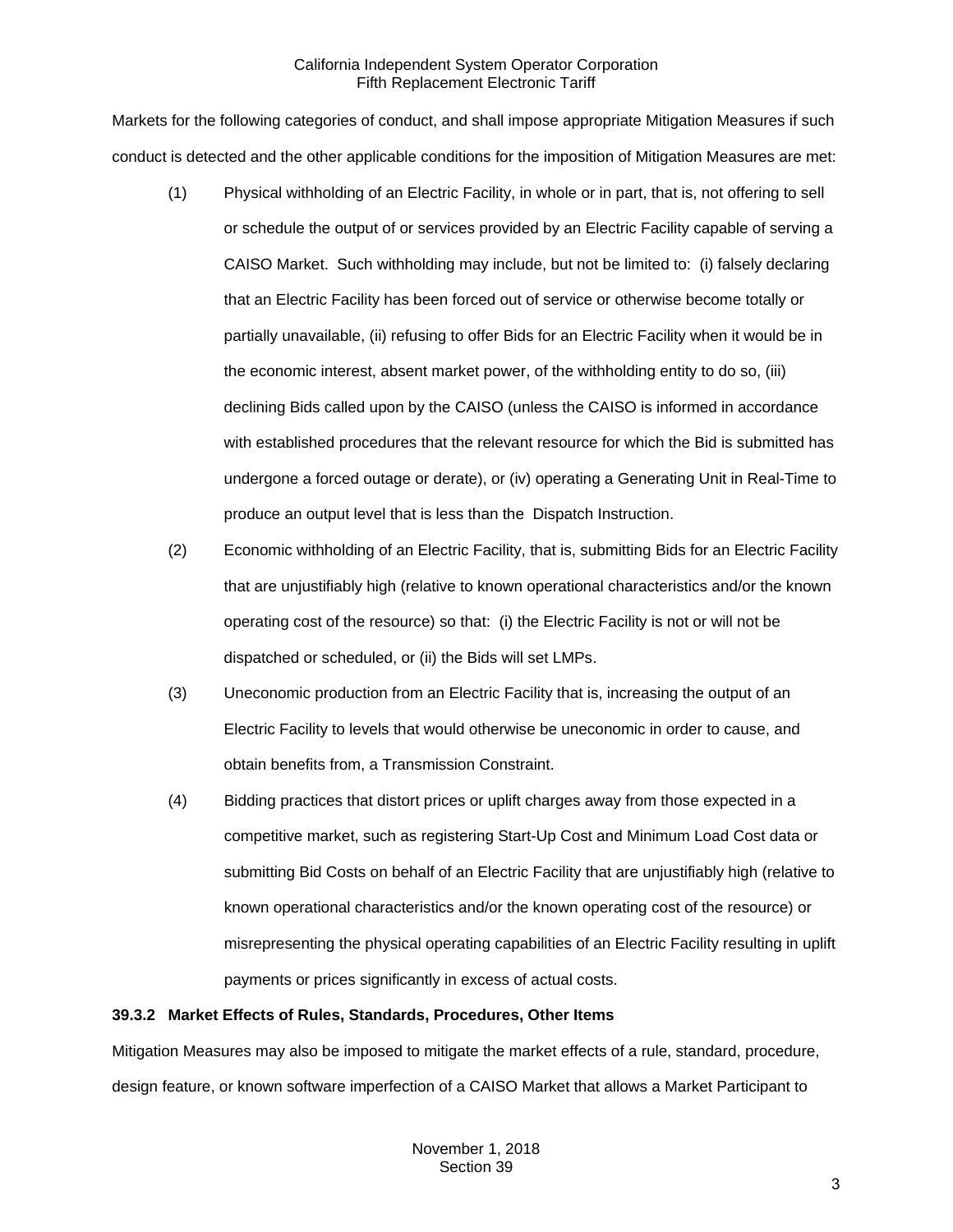manipulate market prices or otherwise impair the efficient operation of that market, pending the revision of such rule, standard, procedure design feature, or software defect to preclude such manipulation of prices or impairment of efficiency.

## <span id="page-3-0"></span>**39.3.3 Using Different Prices in Other Markets as Appropriate**

Taking advantage of opportunities to sell at a higher price or buy at a lower price in a market other than a CAISO Market shall not be deemed a form of withholding or otherwise inconsistent with competitive conduct.

## <span id="page-3-1"></span>**39.3.4 Foregoing Category List Subject to Amendment as Appropriate**

The CAISO shall monitor CAISO Markets for other categories of conduct, whether by a single firm or by multiple firms acting in concert, that have material effects on prices in a CAISO Market or other payments. The CAISO shall seek to amend the foregoing list as may be appropriate to include any such conduct that would substantially distort or impair the competitiveness of any of the CAISO Markets.

## <span id="page-3-2"></span>**39.4 Sanctions for Physical Withholding**

The CAISO may report a Market Participant the CAISO determines to have engaged in physical withholding, including providing the CAISO false information regarding derating or outage of an Electric Facility, to the Federal Energy Regulatory Commission in accordance with Section 9.3.10.5. In addition, a Market Participant that fails to operate a Generating Unit in conformance with CAISO Dispatch Instructions shall be subject to the penalties set forth in Section 11.23.

## <span id="page-3-3"></span>**39.5 FERC-Ordered Measures**

In addition to any mitigation measures specified above, the CAISO shall administer, and apply when appropriate in accordance with their terms, such other mitigation measures as it may be directed to implement by order of the FERC.

# <span id="page-3-4"></span>**39.6 Rules Limiting Certain Energy, AS, and RUC Bids**

## <span id="page-3-5"></span>**39.6.1 Maximum Bid Prices**

Notwithstanding any other provision of this CAISO Tariff, maximum Bid price provisions of Section 39 shall apply to limit, Energy Bids, RUC Availability Bids, and Ancillary Service Bids as specified below.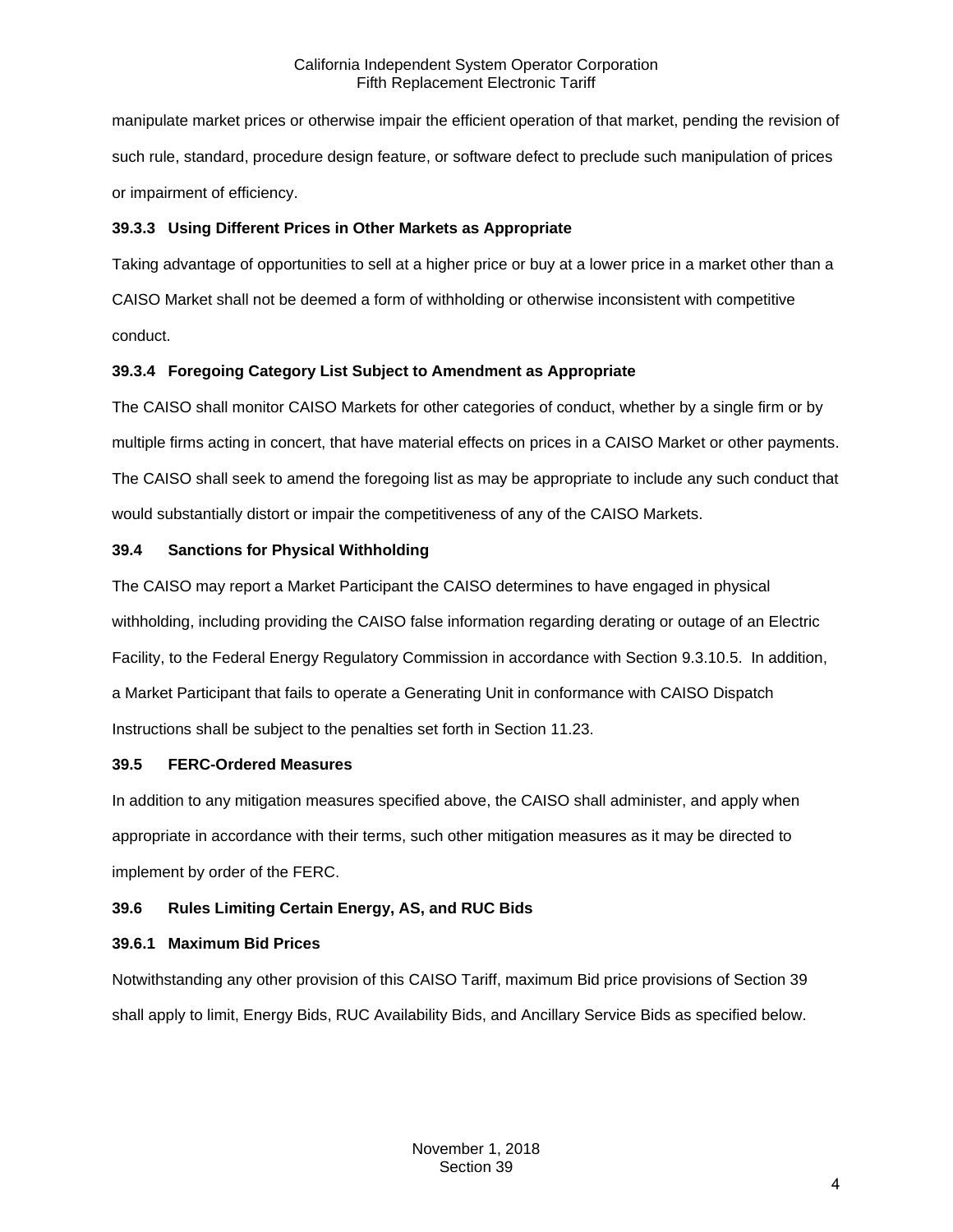# **39.6.1.1 Maximum Price for Energy Bids**

For the twelve (12) months following the effective date of this Section, the maximum Energy Bid prices shall be \$500/MWh. After the twelfth month following the effective date of this Section, the maximum Energy Bid price shall be \$750/MWh. After the twenty-fourth month following the effective date of this Section, the maximum Energy Bid price shall be \$1,000/MWh.

# **39.6.1.2 Maximum RUC Availability Bid Prices**

The maximum RUC Availability Bid price shall be \$250/MW/h.

# **39.6.1.3 Maximum Ancillary Services Bid Prices**

The maximum level for Ancillary Services Bid prices shall be \$250/MWh.

# **39.6.1.3.1 Maximum Regulation Mileage Bid Price**

The maximum Mileage Bid price shall be \$50.

# **39.6.1.4 Minimum Bid Price for Energy Bids**

The minimum Energy Bid price shall be negative \$150/MWh. These rules apply to all Energy Bids, including Virtual Bids.

# **39.6.1.5 Minimum Bid Price for Ancillary and RUC Bids**

Ancillary Service Bids and RUC Availability Bids submitted into CAISO markets must have Bid prices not less than \$0/MW/h.

# **39.6.1.5.1 Minimum Regulation Mileage Bid Prices**

Regulation Mileage Bids submitted into CAISO markets must have Bid prices not less than \$0.

# **39.6.1.6 Maximum Start-Up Cost and Minimum Load Cost Registered Cost Values**

The maximum Start-Up Cost and Minimum Load Cost values registered in the Master File by Scheduling Coordinators for capacity of non-Multi-Stage Generating Resources that are eligible and elect to use the Registered Cost methodology in accordance with Section 30.4 will be limited to 150 percent of the Projected Proxy Cost. The maximum Start-Up Cost and Minimum Load Cost values registered in the Master File by Scheduling Coordinators for capacity of Multi-Stage Generating Resources that are eligible and elect to use the Registered Cost methodology in accordance with Section 30.4 will be limited to 150 percent of the Projected Proxy Cost for each MSG Configuration of the resources. The Projected Proxy Cost for natural gas-fired resources will include a gas price component, a major maintenance expense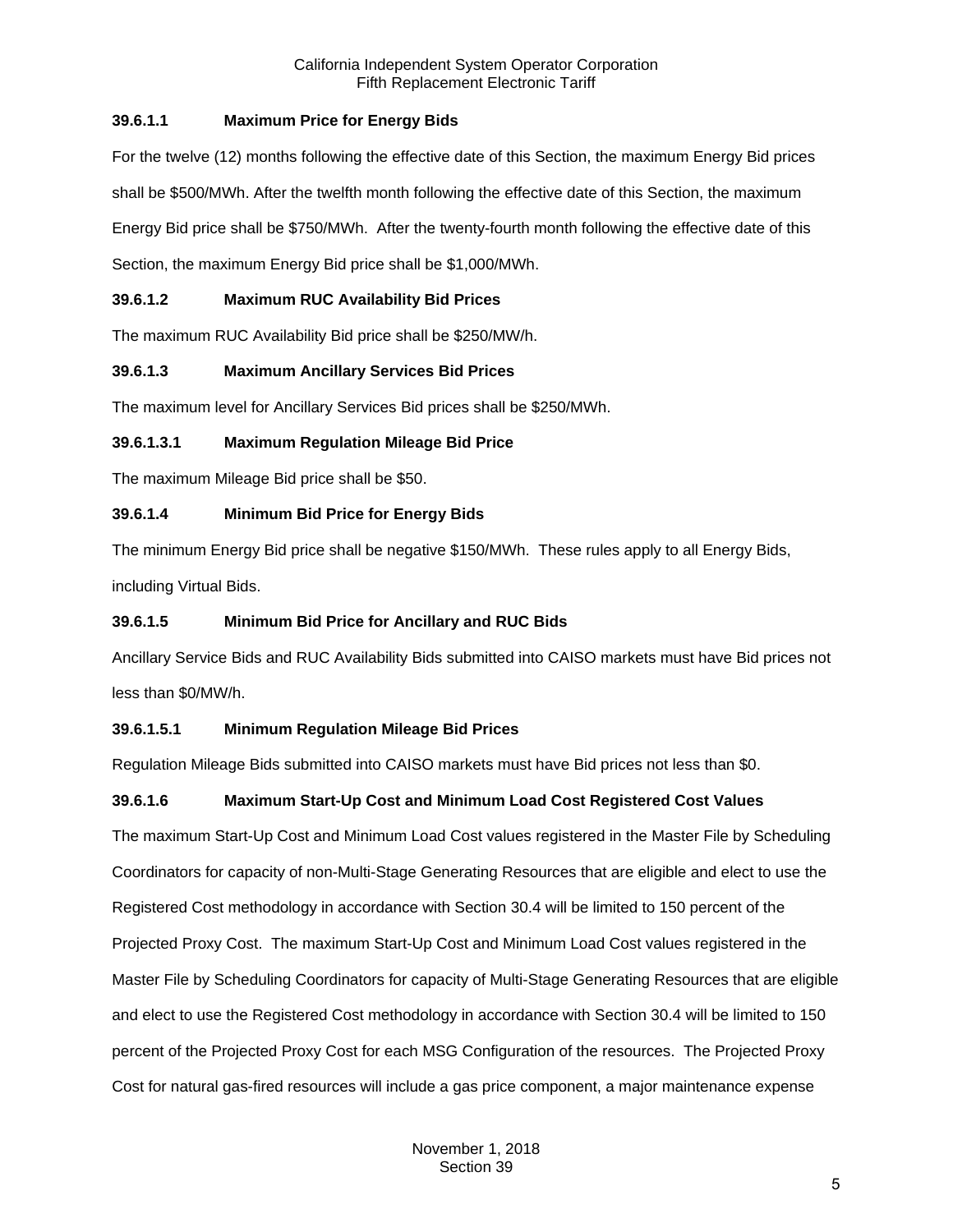component, if available, a volumetric Grid Management Charge component, and, if eligible, a projected Greenhouse Gas Allowance Price component calculated as set forth in this Section 39.6.1.6. The Projected Proxy Cost for non-natural gas-fired resources will be based on costs provided to the CAISO pursuant to Section 30.4.1.1.2, a major maintenance expense component, if available, a volumetric Grid Management Charge component, and, if eligible, a projected Greenhouse Gas Allowance Price component calculated as set forth in this Section 39.6.1.6.

## **39.6.1.6.1 Gas Price Component of Projected Proxy Cost**

For natural gas-fired resources, the CAISO will calculate a gas price to be used in establishing maximum Start-Up Costs and Minimum Load Costs after the twenty-first day of each month and post it on the CAISO Website by the end of each calendar month. The price will be applicable for Scheduling Coordinators for natural gas-fired Use-Limited Resources electing to use the Registered Cost methodology until a new gas price is calculated and posted on the CAISO Website. The gas price will be calculated as follows:

- (1) Daily closing prices for monthly natural gas futures contracts at Henry Hub for the next calendar month are averaged over the first twenty-one (21) days of the month, resulting in a single average for the next calendar month.
- (2) Daily prices for futures contracts for basis swaps at identified California delivery points, are averaged over the first twenty-one (21) days of the month for the identified California delivery points as set forth in the Business Practice Manual.
- (3) For each of the California delivery points, the average Henry Hub and basis swap prices are combined and will be used as the baseline gas price applicable for calculating the caps for Start-Up and Minimum Load Costs for Use-Limited Resources electing to use the Registered Cost methodology. The most geographically appropriate will apply to a particular resource.
- (4) The applicable intra-state gas transportation charge as set forth in the Business Practice Manual will be added to the baseline gas price for each Use-Limited Resource that elects to use the Registered Cost methodology to create a final gas price for calculating the caps for Start-Up and Minimum Load Costs for each such resource.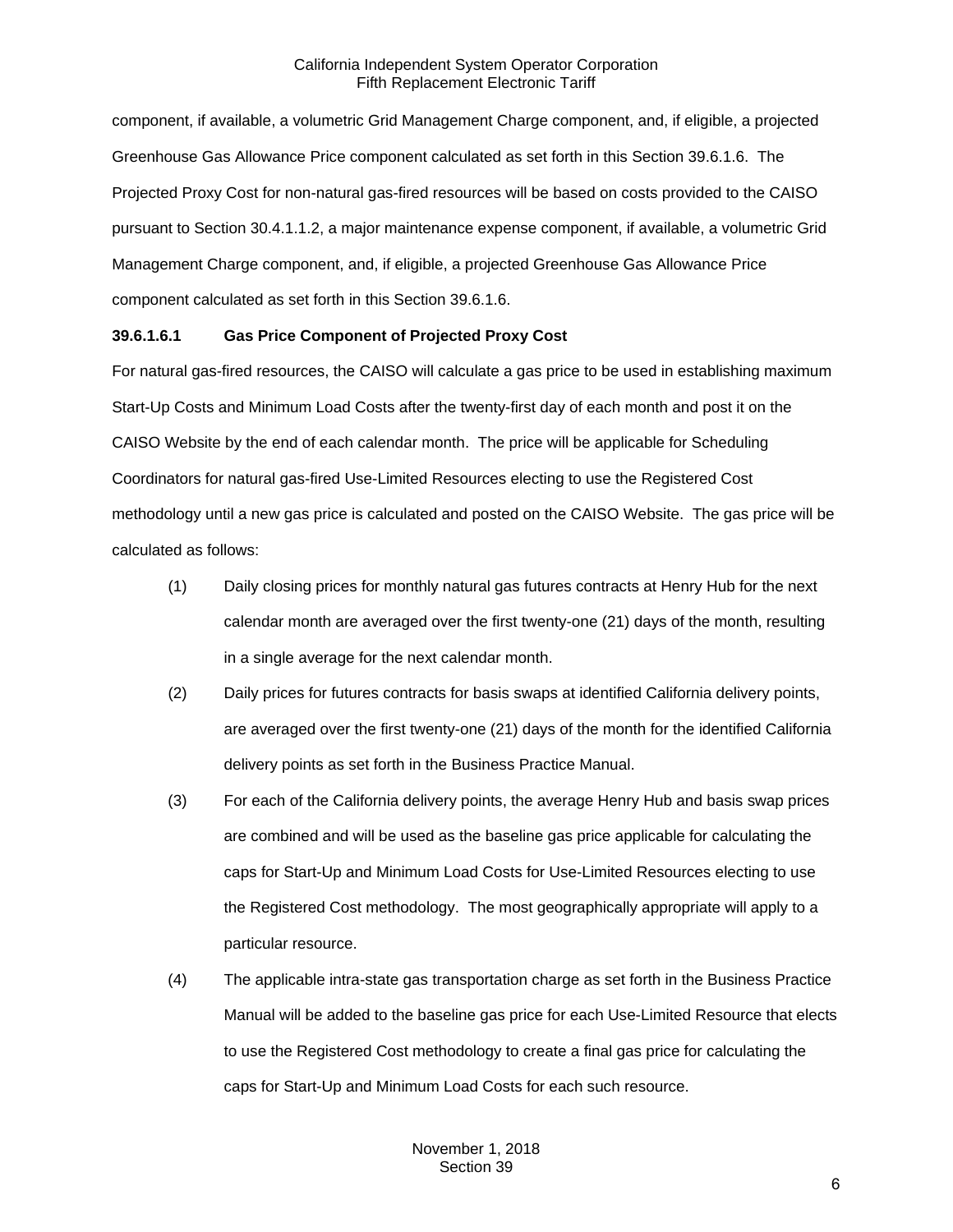For non-natural gas-fired resources, the Projected Proxy Costs for Start-Up Costs and Minimum Load Costs will be calculated using the information contained in the Master File used for calculating the Proxy Cost, as set forth in the Business Practice Manual.

## **39.6.1.6.2 Projected Greenhouse Gas Allowance Price**

For resources that are registered with the California Air Resources Board as having a greenhouse gas compliance obligation, the CAISO will calculate a projected Greenhouse Gas Allowance Price component to be used in establishing maximum Start-Up Costs and Minimum Load Costs after the twenty-first day of each month and will post it on the CAISO Website by the end of that month. The projected Greenhouse Gas Allowance Price component will be applicable for Scheduling Coordinators on behalf of eligible Use-Limited Resources electing to use the Registered Cost methodology until a new projected Greenhouse Gas Allowance Price component is calculated and posted on the CAISO Website. The projected Greenhouse Gas Allowance Price component will be calculated by averaging the applicable daily Greenhouse Gas Allowance Prices calculated over the first twenty (20) days of the month using the methodology set forth in Section 39.7.1.1.1.4.

## **39.6.1.6.3 Major Maintenance Expense Component**

The major maintenance expense component is determined based on the process set forth in Section 30.4.1.1.4.

## **39.6.1.6.4 Volumetric Grid Management Charge Component**

The volumetric Grid Management Charge component is set forth in Sections 39.7.1.1.1.1 and 39.7.1.1.1.2.

## **39.6.1.7 Maximum Transition Cost Values**

Scheduling Coordinators for capacity of Multi-Stage Generating Resources that are eligible and elect to use the Registered Cost methodology in accordance with Section 30.4 must register Transition Costs for each feasible transition between a lower MSG Configuration and a higher MSG Configuration, between zero and a maximum of 150 percent of the difference between the Projected Proxy Cost for the Start-Up Costs for the higher MSG Configuration, minus the Projected Proxy Cost for the Start-Up Costs for the lower MSG Configuration. If the result of this calculation is negative for any transition between two MSG Configurations, then the associated Transition Cost shall be zero.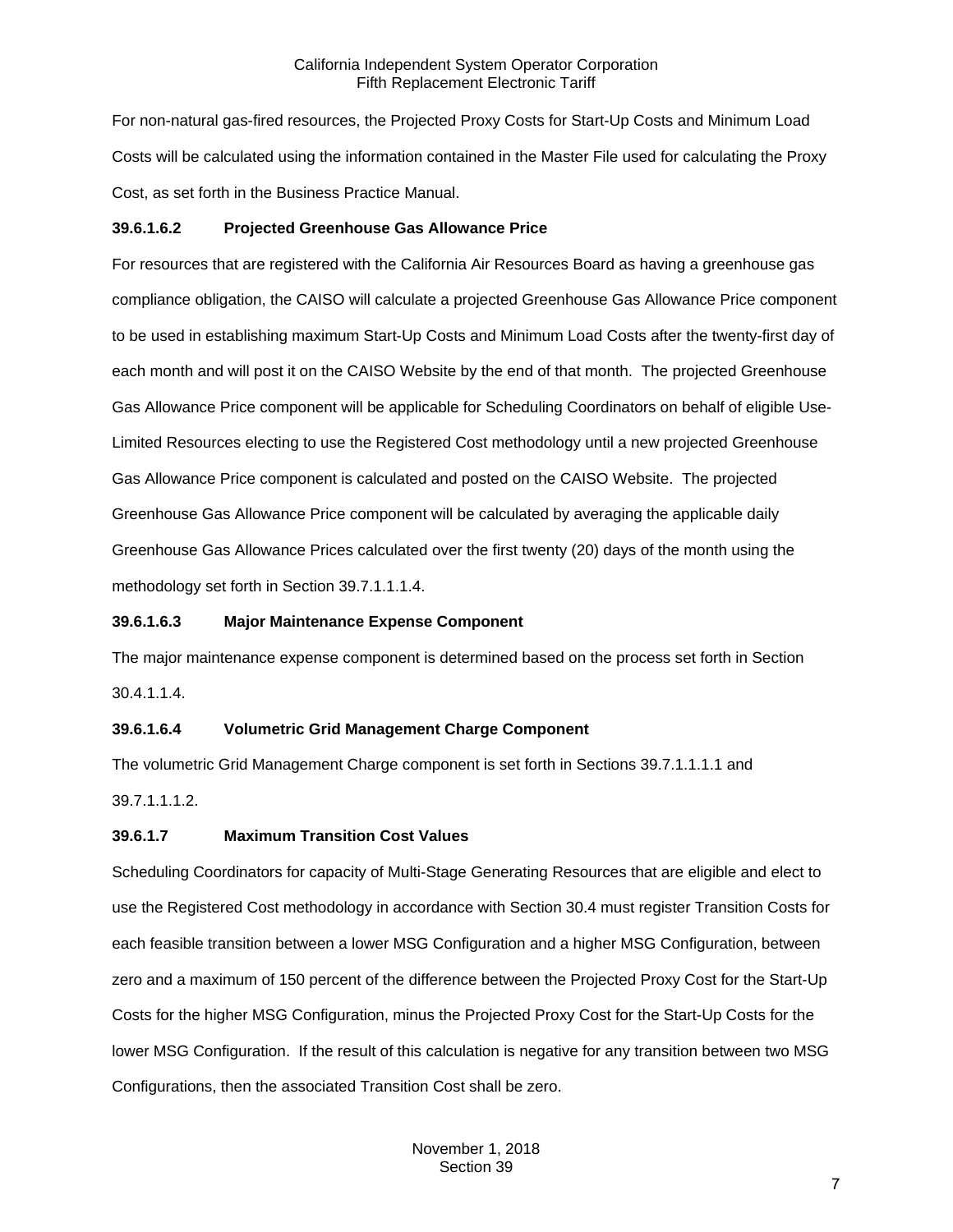## <span id="page-7-0"></span>**39.7 Local Market Power Mitigation for Energy Bids**

Local Market Power Mitigation is based on the assessment and designation of Transmission Constraints as competitive or non-competitive pursuant to Section 39.7.2. The local market power mitigation processes are described in Section 31.2 for the DAM and Sections 34.1.5 for the RTM.

## <span id="page-7-1"></span>**39.7.1 Calculation of Default Energy Bids**

Default Energy Bids shall be calculated by the CAISO, for the on-peak hours and off-peak hours for both the DAM and RTMs, pursuant to one of the methodologies described in this Section. The Scheduling Coordinator for each Generating Unit owner or Participating Load must rank order the following options of calculating the Default Energy Bid starting with its preferred method. The Scheduling Coordinator must provide the data necessary for determining the Variable Costs unless the Negotiated Rate Option precedes the Variable Cost Option in the rank order, in which case the Scheduling Coordinator must have a negotiated rate established with the Independent Entity charged with calculating the Default Energy Bid. If no rank order is specified for a Generating Unit or Participating Load, then the default rank order of (1) Variable Cost Option, (2) Negotiated Rate Option, (3) LMP Option will be applied. For the first ninety (90) days after changes to resource status and MSG Configurations as specified in Section 27.8.3, including the first ninety (90) days after the effective date of Section 27.8.3, the Default Energy Bid option for the resource is limited to the Negotiated Rate Option or the Variable Cost Option.

## **39.7.1.1 Variable Cost Option**

For natural gas-fueled units, the Variable Cost Option will calculate the Default Energy Bid by adding incremental cost (comprised of incremental fuel cost plus a volumetric Grid Management Charge adder plus a greenhouse gas cost adder if applicable) with variable operation and maintenance cost, adding ten percent (10%) to the sum, and adding a Bid Adder if applicable. For non-natural gas-fueled units, the Variable Cost Option will calculate the Default Energy Bid by summing incremental fuel cost plus ten percent (10%) of fuel cost plus a Bid Adder if applicable.

## **39.7.1.1.1 Incremental Cost Calculation Under the Variable Cost Option**

# **39.7.1.1.1.1 Natural Gas-Fired Resources**

(a) **Calculation of incremental fuel cost** - For natural gas-fueled units, incremental fuel cost is calculated based on an incremental heat rate curve multiplied by the natural gas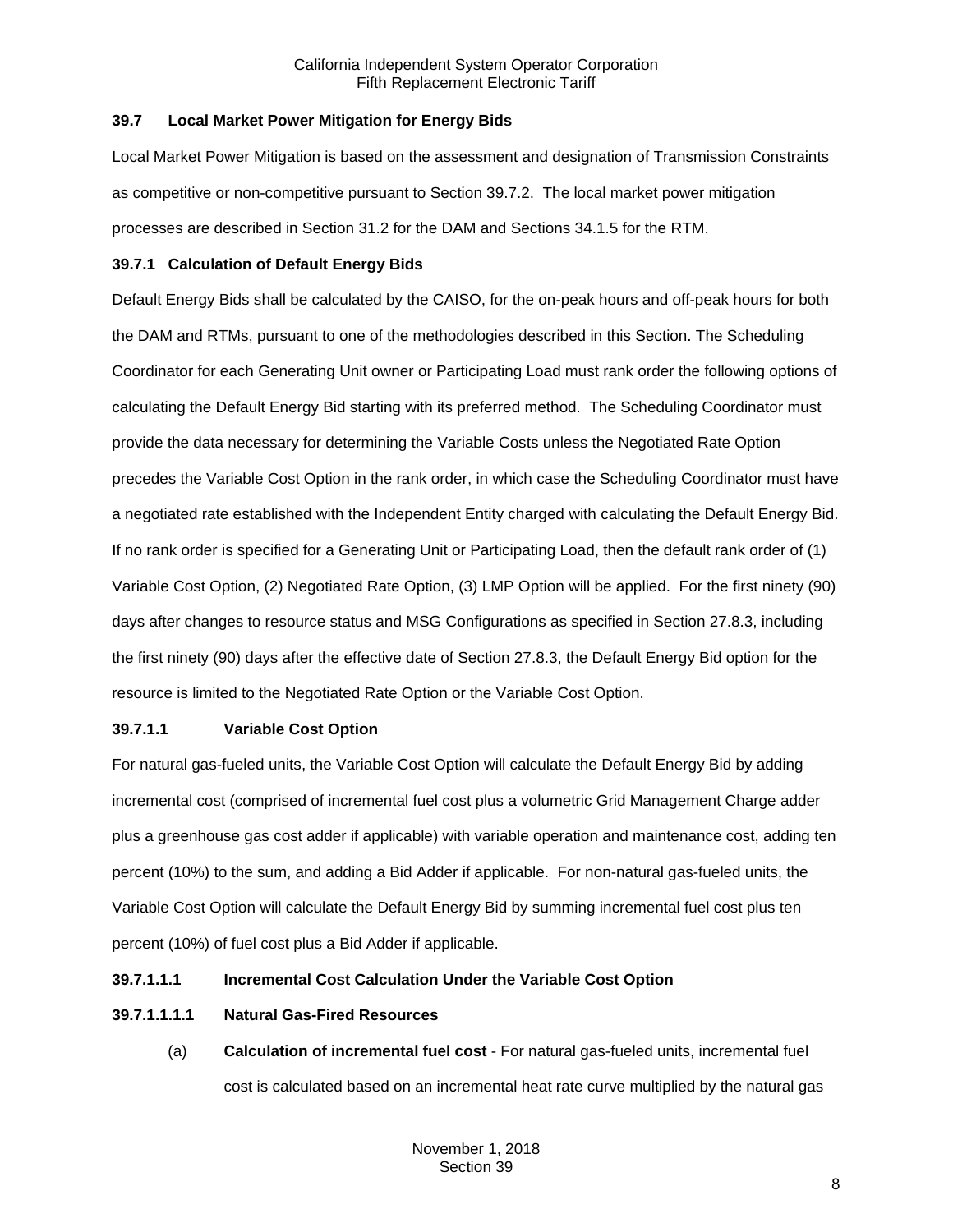price calculated as described below.

Resource owners shall submit to the CAISO average heat rates (Btu/kWh) measured for at least two (2) and up to eleven (11) generating operating points (MW), where the first and last operating points refer to the minimum and maximum operating levels (i.e., PMin and PMax), respectively. The average heat rate curve formed by the (Btu/kWh, MW) pairs is a piece-wise linear curve between operating points, and two (2) average heat rate pairs yield one (1) incremental heat rate segment that spans two (2) consecutive operating points. The incremental heat rates (Btu/kWh) in the incremental heat rate curve are calculated by converting the average heat rates submitted by resource owners to the CAISO to requirements of heat input (Btu/h) for each of the operating points and dividing the changes in requirements of heat input from one (1) operating point to the next by the changes in MW between two (2) consecutive operating points as specified in the Business Practice Manual. For each segment representing operating levels below eighty (80) percent of the unit's PMax, the incremental heat rate is limited to the maximum of the average heat rates for the two (2) operating points used to calculate the incremental heat rate segment.

The unit's final incremental fuel cost curve is calculated by multiplying this incremental heat rate curve by the applicable natural gas price, and then, if necessary, applying a leftto-right adjustment to ensure that the final incremental cost curve is monotonically nondecreasing. Heat rate and cost curves shall be stored, updated, and validated in the Master File.

(b) **Calculation of greenhouse gas cost adder** - For each natural gas-fired resource registered with the California Air Resources Board as having a greenhouse gas compliance obligation, the CAISO will calculate a greenhouse gas cost adder as the product of the resource's incremental heat rate, the greenhouse gas emissions rate authorized by the California Air Resources Board, and the applicable Greenhouse Gas Allowance Price.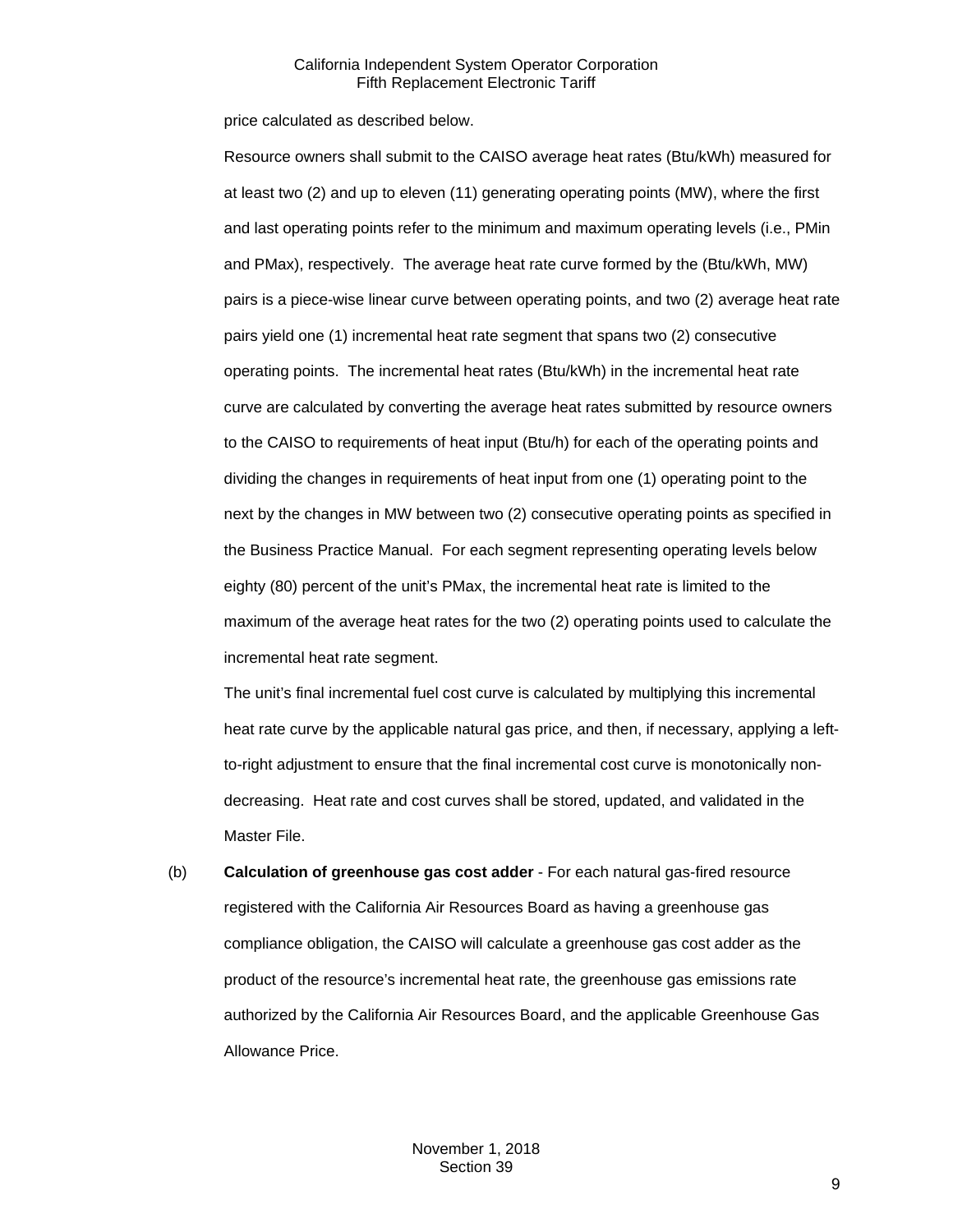(c) **Calculation of volumetric Grid Management Charge adder** - For each natural gasfired resource, the CAISO will include a volumetric Grid Management Charge adder that consists of: (i) the Market Services Charge; (ii) the System Operations Charge; and (iii) the Bid Segment Fee divided by the MW in the Bid segment.

#### **39.7.1.1.1.2 Non-Natural Gas-Fired Resources**

For non-natural gas-fueled units, incremental fuel cost is calculated based on an average cost curve as described below.

Resource owners for non-natural gas-fueled units shall submit to the CAISO average fuel costs (\$/MW) measured for at least two (2) and up to eleven (11) generating operating points (MW), where the first and last operating points refer to the minimum and maximum operating levels (i.e., PMin and PMax), respectively. The average cost curve formed by the (\$/MWh, MW) pairs is a piece-wise linear curve between operating points, and two (2) average cost pairs yield one (1) incremental cost segment that spans two (2) consecutive operating points. For each segment representing operating levels below eighty (80) percent of the unit's PMax, the incremental cost rate is limited to the maximum of the average cost rates for the two (2) operating points used to calculate the incremental cost segment. The unit's final incremental fuel cost curve is then adjusted, if necessary, applying a left-to-right adjustment to ensure that the final incremental cost curve is monotonically non-decreasing. Cost curves will include: (i) greenhouse gas allowance costs for each non-natural gas-fired resource registered with the California Air Resources Board as having a greenhouse gas compliance obligation, as provided to the CAISO by the Scheduling Coordinator for the resource; and (ii) a volumetric Grid Management Charge adder that consists of: (i) the Market Services Charge; (ii) the System Operations Charge; and (iii) the Bid Segment Fee divided by the MW in the Bid segment. Cost curves shall be stored, updated, and validated in the Master File.

## **39.7.1.1.1.3 Calculation of Natural Gas Price**

(a) The CAISO will use different gas price indices for the Day-Ahead Market and the Real-Time Market. If a gas price index is unavailable for any reason, the CAISO will use the most recent available gas price index as set forth in Section 39.7.1.1.1.3(c).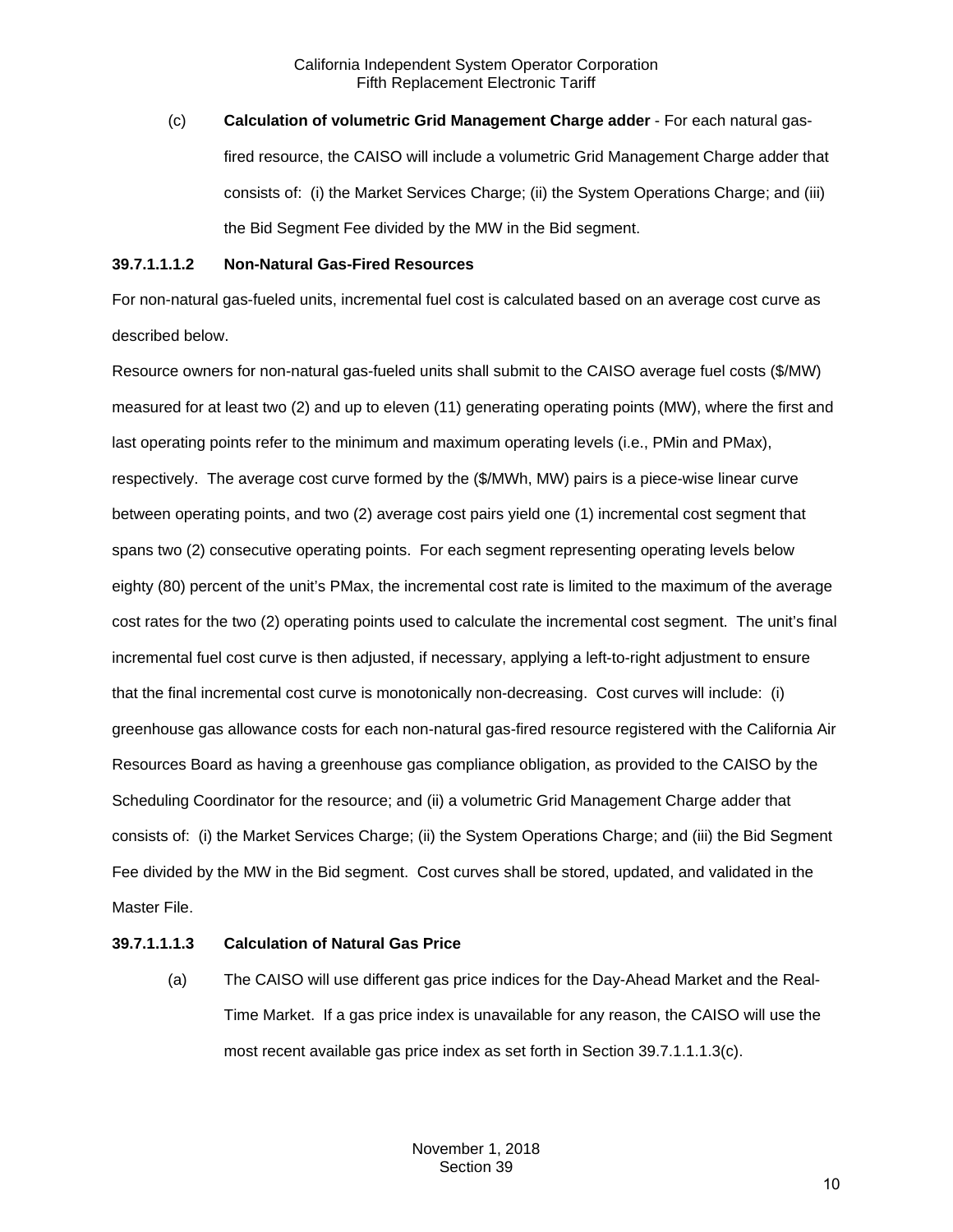- (b) For the Day-Ahead Market, the CAISO will use a gas price index based on natural gas prices reported by the Intercontinental Exchange one (1) day prior to the applicable Trading Day between 8:00 and 9:00 a.m. Pacific Time for natural gas deliveries on the Trading Day, which is a volume-weighted average price calculated by the Intercontinental Exchange based on trades transacted that day on the Intercontinental Exchange during its next-day trading window.
- (c) For the Real-Time Market, the CAISO will calculate a gas price index using at least two prices from two or more of the following publications: Natural Gas Intelligence, SNL Energy/BTU's Daily Gas Wire, Platt's Gas Daily, and the Intercontinental Exchange. The CAISO will update gas price indices for the Real-Time Market between the hours of 19:00 and 22:00 Pacific Time using natural gas prices published one (1) day prior to the applicable Trading Day for natural gas deliveries on the Trading Day, unless gas prices are not published on that day, in which case the CAISO will use the most recently published prices that are available.
- (d) For the Real-Time Market, the CAISO will increase the gas price calculated pursuant to Section 39.7.1.1.1.3(c) for resources receiving gas service from Southern California Gas Company and San Diego Gas & Electric Company by an amount that: (1) improves the dispatch of these resources so that they are more likely to be dispatched to address local needs rather than system needs; (2) better accounts for systematic differences between day-ahead and same-day natural gas prices; and (3) improves the ability to manage the generators' gas usage within applicable gas balancing rules. For applicable resources, the CAISO will initially increase the gas commodity price used in the calculation of Start-Up Costs, Minimum Load Costs, and Transition Costs pursuant to Section 30.4.1.1, and Generated Bids pursuant to Section 40.6.8, by seventy-five (75) percent, and may decrease this amount or increase it further by an amount not to exceed \$2.50/therm plus two (2) times the next-day gas index price calculated pursuant to Section 39.7.1.1.1.3(b). For applicable resources, the CAISO will initially increase the gas commodity price used in the calculation of Default Energy Bids pursuant to Section 39.7.1.1 by twenty-five (25)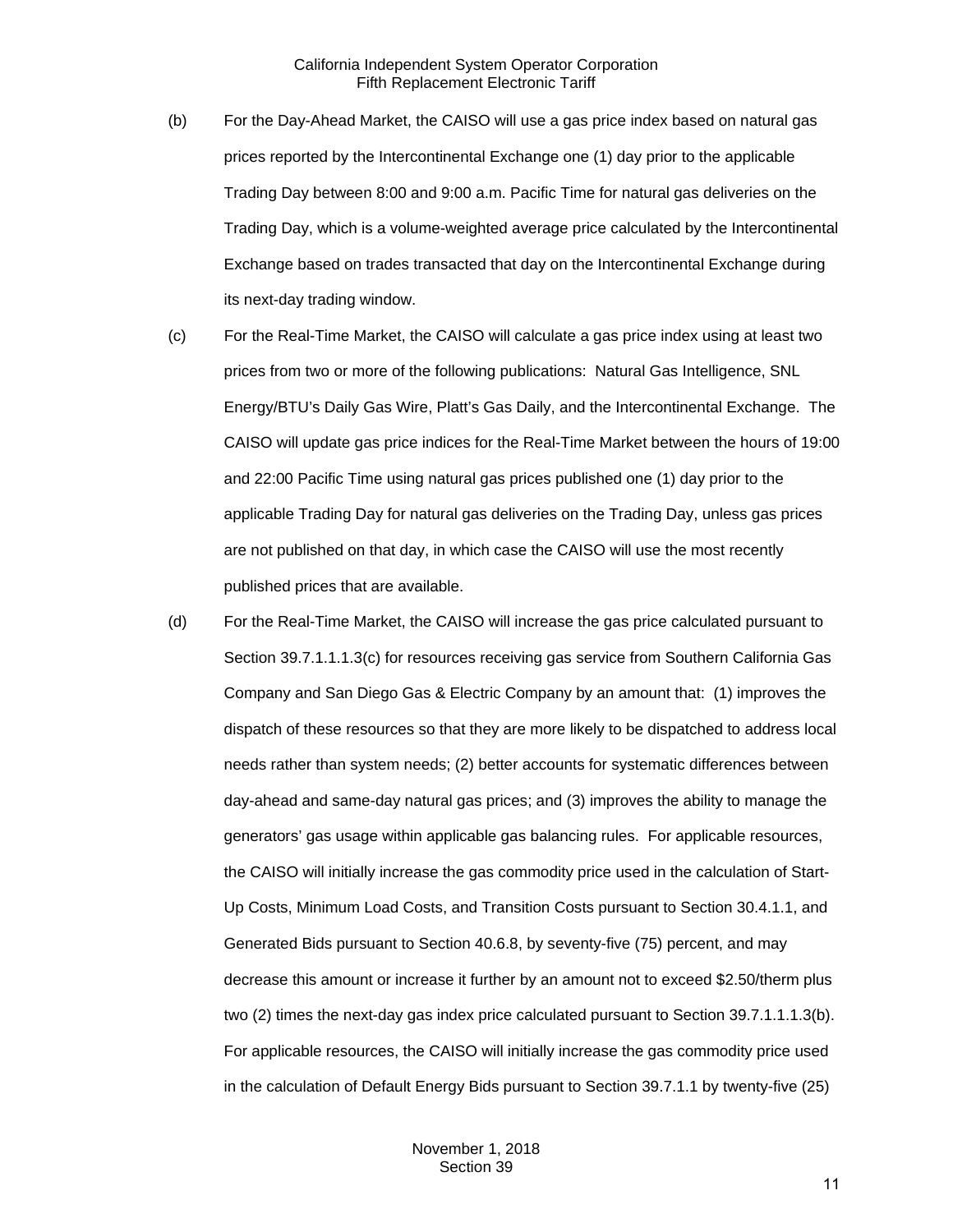percent, and may decrease this amount or increase it further by an amount not to exceed one hundred (100) percent. Upon determining that a subsequent change in the gas price is necessary after the initial increase, the CAISO will issue a Market Notice specifying the amount of any price change.

#### **39.7.1.1.1.4 Calculation of Greenhouse Gas Allowance Price**

To calculate the Greenhouse Gas Allowance Price, the CAISO will use different greenhouse gas price indices for the Day-Ahead Market and the Real-Time Market and each greenhouse gas price index will be calculated on a daily basis using at least two prices from two or more of the following publications: the Intercontinental Exchange, CME Group, and ARGUS. If a greenhouse gas price index is unavailable for any reason, the CAISO will use the most recent available greenhouse gas price index. For the Day-Ahead Market, the CAISO will update the greenhouse gas price index between 19:00 and 22:00 Pacific Time using prices for greenhouse gas allowances published on the day that is two (2) days prior to the applicable Trading Day, unless prices for greenhouse gas allowances are not published on that day, in which case the CAISO will use the most recently published prices for greenhouse gas allowances that are available. For the Real-Time Market, the CAISO will update greenhouse gas price indices between the hours of 19:00 and 22:00 Pacific Time using prices for greenhouse gas allowances published one (1) day prior to the applicable Trading Day, unless prices for greenhouse gas allowances are not published on that day, in which case the CAISO will use the most recently published prices for greenhouse gas allowances that are available. The CAISO will calculate each Greenhouse Gas Allowance Price during a year using prices for greenhouse gas allowances from that same year.

#### **39.7.1.1.2 Variable Operation and Maintenance Cost Under the Variable Cost Option**

The default value for the variable operation and maintenance cost portion will vary by fuel source or technology as follows: (1) solar \$0.00/MWh; (2) nuclear \$1.00/MWh; (3) coal \$2.00/MWh; (4) wind \$2.00/MWh; (5) hydro \$2.50/MWh; (6) natural gas-fired combined cycle and steam units \$2.80/MWh; (7) geothermal \$3.00 WMh; (8) landfill gas \$4.00/MWh; (9) combustion turbines and reciprocating engines \$4.80/MWh; and (10) biomass \$5.00/MWh. Resource specific values may be negotiated with the CAISO or the Independent Entity charged with calculating the Default Energy Bid. Default operation and maintenance values as well as any negotiated values will also be used to calculate Minimum Load Costs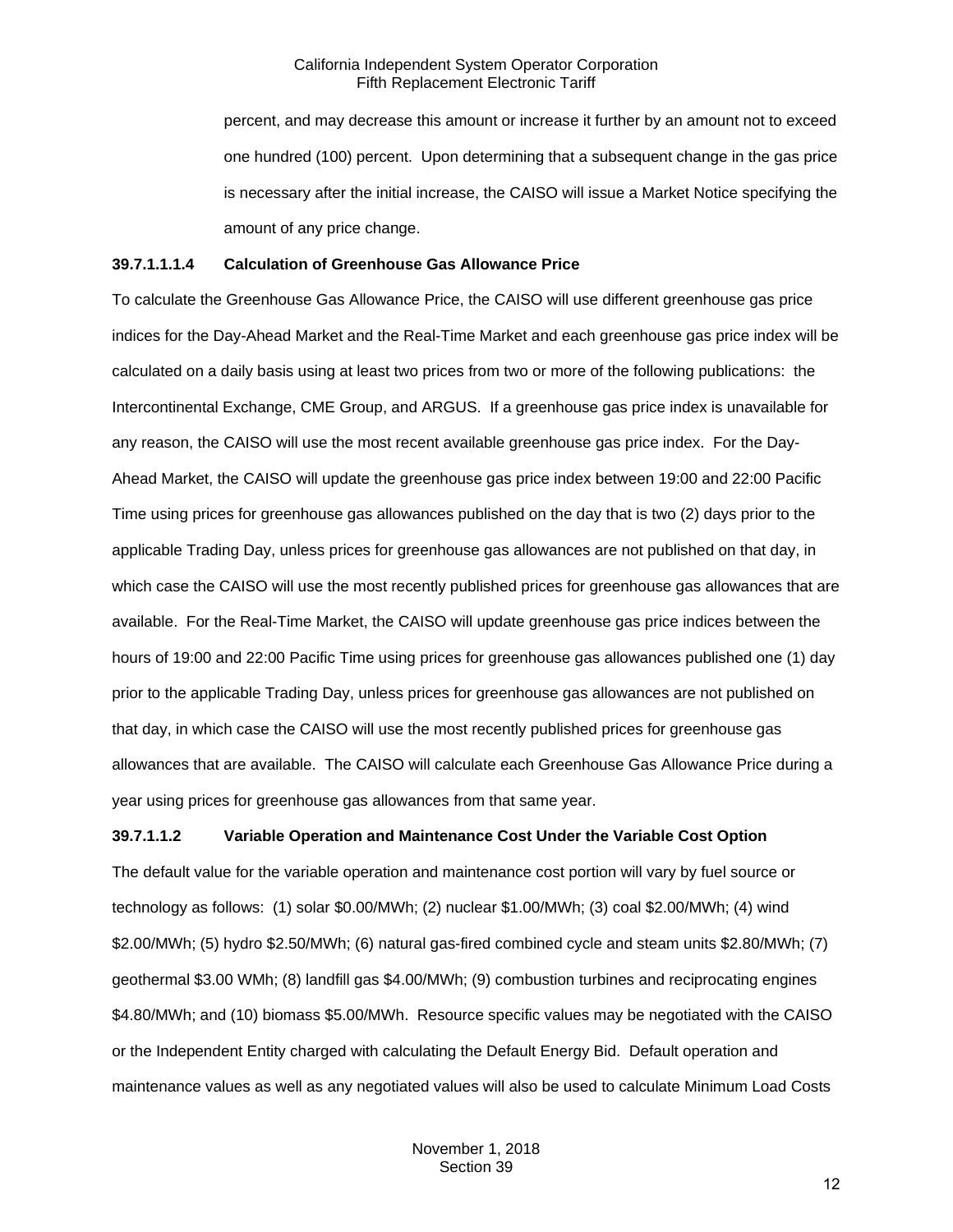pursuant to Section 30.4.

## **39.7.1.2 LMP Option**

The CAISO will calculate the LMP Option for the Default Energy Bid as a weighted average of the lowest quartile of LMPs at the Generating Unit PNode in periods when the unit was Dispatched during the preceding ninety (90) day period for which LMPs that have passed the price validation and correction process set forth in Section 35 are available. The weighted average will be calculated based on the quantities Dispatched within each segment of the Default Energy Bid curve. Each Bid segment created under the LMP Option for Default Energy Bids will be subject to a feasibility test, as set forth in a Business Practice Manual, to determine whether there are a sufficient number of data points to allow for the calculation of an LMP based Default Energy Bid. The feasibility test is designed to avoid excessive volatility of the Default Energy Bid under the LMP Option that could result when calculated based on a relatively small number of prices.

## **39.7.1.3 Negotiated Rate Option**

#### **39.7.1.3.1 Submission Process**

Scheduling Coordinators that elect the Negotiated Rate Option for the Default Energy Bid shall submit a proposed Default Energy Bid along with supporting information and documentation as described in a BPM. Within ten (10) Business Days of receipt, the CAISO or an Independent Entity selected by the CAISO will provide a written response. If the CAISO or Independent Entity accepts the proposed Default Energy Bid, it will generally become effective within eleven (11) Business Days from the date of acceptance by the CAISO and remain in effect until: (1) the Default Energy Bid is modified by FERC; (2) the Default Energy Bid is modified by mutual agreement of the CAISO and the Scheduling Coordinator; or (3) the Default Energy Bid expires, is terminated or is modified pursuant to any agreed upon term or condition or pertinent FERC order.

If the CAISO or Independent Entity selected by the CAISO does not accept the proposed Default Energy Bid, the CAISO or Independent Entity selected by the CAISO and the Scheduling Coordinator shall enter a period of good faith negotiations that terminates sixty (60) days following the date of submission of a proposed Default Energy Bid by a Scheduling Coordinator. If at any time during this period, the CAISO or Independent Entity selected by the CAISO and the Scheduling Coordinator agree upon the Default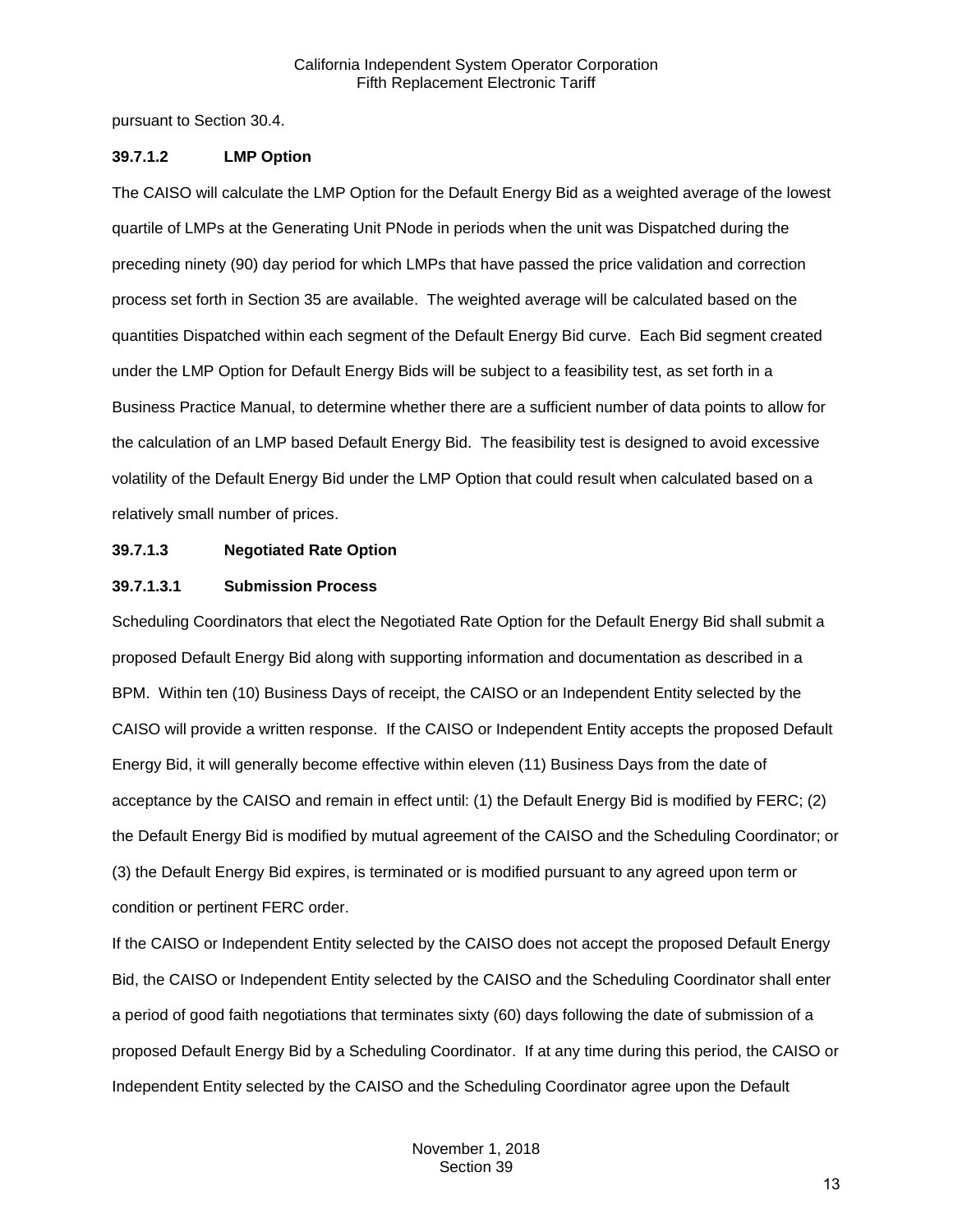Energy Bid, it will generally become effective within eleven (11) Business Days of the date of agreement and remain in effect until: (1) the Default Energy Bid is modified by FERC; (2) the Default Energy Bid is modified by mutual agreement of the CAISO and the Scheduling Coordinator; or (3) the Default Energy Bid expires, is terminated or is modified pursuant to any agreed upon term or condition or pertinent FERC order.

If by the end of the sixty (60)-day period the CAISO or Independent Entity selected by the CAISO and the Scheduling Coordinator fail to agree on the Default Energy Bid to be used under the Negotiated Rate Option, the Scheduling Coordinator has the right to file a proposed Default Energy Bid with FERC pursuant to Section 205 of the Federal Power Act.

During the sixty (60)-day period following the submission of a proposed negotiated Default Energy Bid by a Scheduling Coordinator, and pending FERC's acceptance in cases where the CAISO or Independent Entity selected by the CAISO fail to agree on the Default Energy Bid for use under the Negotiated Rate Option and the Scheduling Coordinator filed a proposed Default Energy Bid with FERC pursuant to Section 205 of the Federal Power Act, the Scheduling Coordinator has the option of electing to use any of the other options available pursuant to Section 39.7. If the Scheduling Coordinator does not elect to use any of the other options available pursuant to Section 39.7, or if sufficient data do not exist to calculate a Default Energy Bid using any of these options, the CAISO may establish a temporary Default Energy Bid as specified in Section 39.7.1.5.

## **39.7.1.3.2 Informational Filings with FERC**

The CAISO shall make an informational filing with FERC of any adders or interim adders for major maintenance expenses determined pursuant to Sections 30.4.1.1.1, 30.4.1.1.2, and 30.4.1.1.4, any Default Energy Bids negotiated pursuant to this section, any temporary Default Energy Bids established pursuant to Section 39.7.1.5, or any custom operations and maintenance adders negotiated pursuant to Section 39.7.1.1.2, no later than seven (7) days after the end of the month in which the Default Energy or operations and maintenance values were established.

# **39.7.1.4 Frequently Mitigated Unit Option**

A Frequently Mitigated Unit that is eligible for a Bid Adder may select a fourth Default Energy Bid option, which is equal to the Variable Cost Option plus the Bid Adder as described in Section 39.7.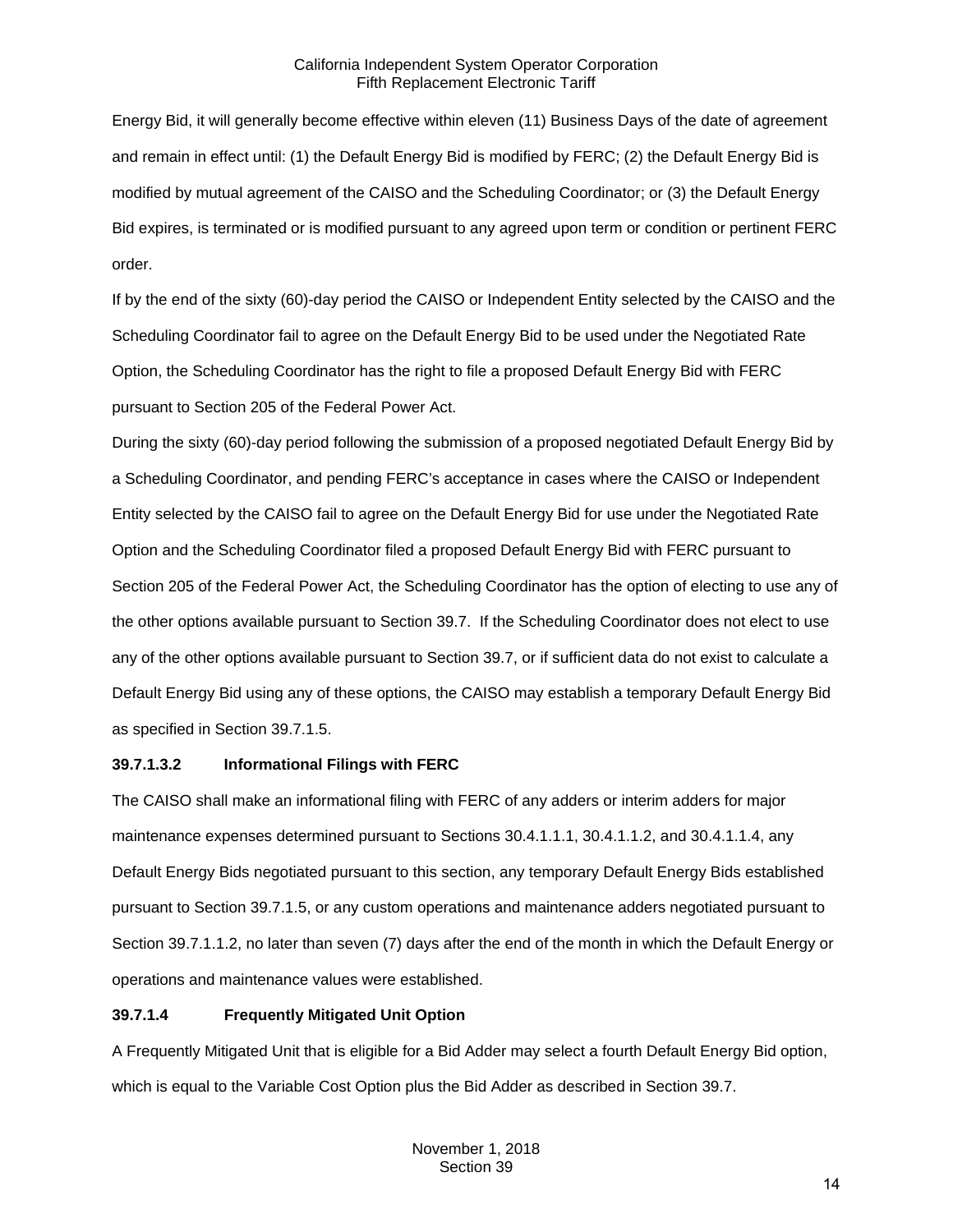#### **39.7.1.5 Temporary Default Energy Bid**

If the Scheduling Coordinator does not elect to use any of the other options available pursuant to Section 39.7.1, or if sufficient data do not exist to calculate a Default Energy Bid using any of the available options, the CAISO will first seek to obtain from the Scheduling Coordinator any additional data required for calculating the Default Energy Bid options available pursuant to 39.7.1. If the provision of additional data by a Scheduling Coordinator results in additional or modified Default Energy Bid options pursuant to 39.7.1, the Scheduling Coordinator will have another opportunity to elect one of these options as its temporary Default Energy Bid. If the Scheduling Coordinator does not elect to use any of the options available pursuant to Section 39.7.1, or if sufficient data still do not exist to calculate a Default Energy Bid using any of the available options, the CAISO may establish a temporary Default Energy Bid based on one or more of the following: (1) operating cost data, opportunity cost, and other appropriate input from the Market Participant; (2) the CAISO's estimated operating costs of the Electric Facility, taking the best information available to the CAISO; (3) an appropriate average of competitive Bids of one or more similar Electric Facilities; or (4) any of the other options for determining a Default Energy Bid for which data are available.

#### **39.7.1.6 Default Energy Bids for RMR Units**

The available capacity in excess of the Maximum Net Dependable Capacity (MNDC) specified in the RMR Contract up to the maximum generation capacity (PMax) is subject to Local Market Power Mitigation. The Scheduling Coordinator for the RMR Unit must rank order its preferences between the Variable Cost Option, the LMP Option, and the Negotiated Rate Option, which shall be the default rank order if no rank order is specified by the Scheduling Coordinator. These preferences will be used to determine the Default Energy Bids for the capacity between the MNDC and PMax. RMR Proxy Bids for RMR Units based on contractually specified costs are used in lieu of Default Energy Bids for the contractual RMR Unit capacity between the minimum generating capacity (PMin) and the MNDC. The CAISO or Independent Entity will concatenate these two calculation methodologies (for calculating RMR Proxy Bids and Default Energy Bids for RMR Units) and will adjust them for monotonicity without lowering any price on either curve to create a single Energy Bid Curve to be used in the MPM processes as described in Sections 31 and 33 for the DAM and RTM, respectively. RMR Units are not eligible to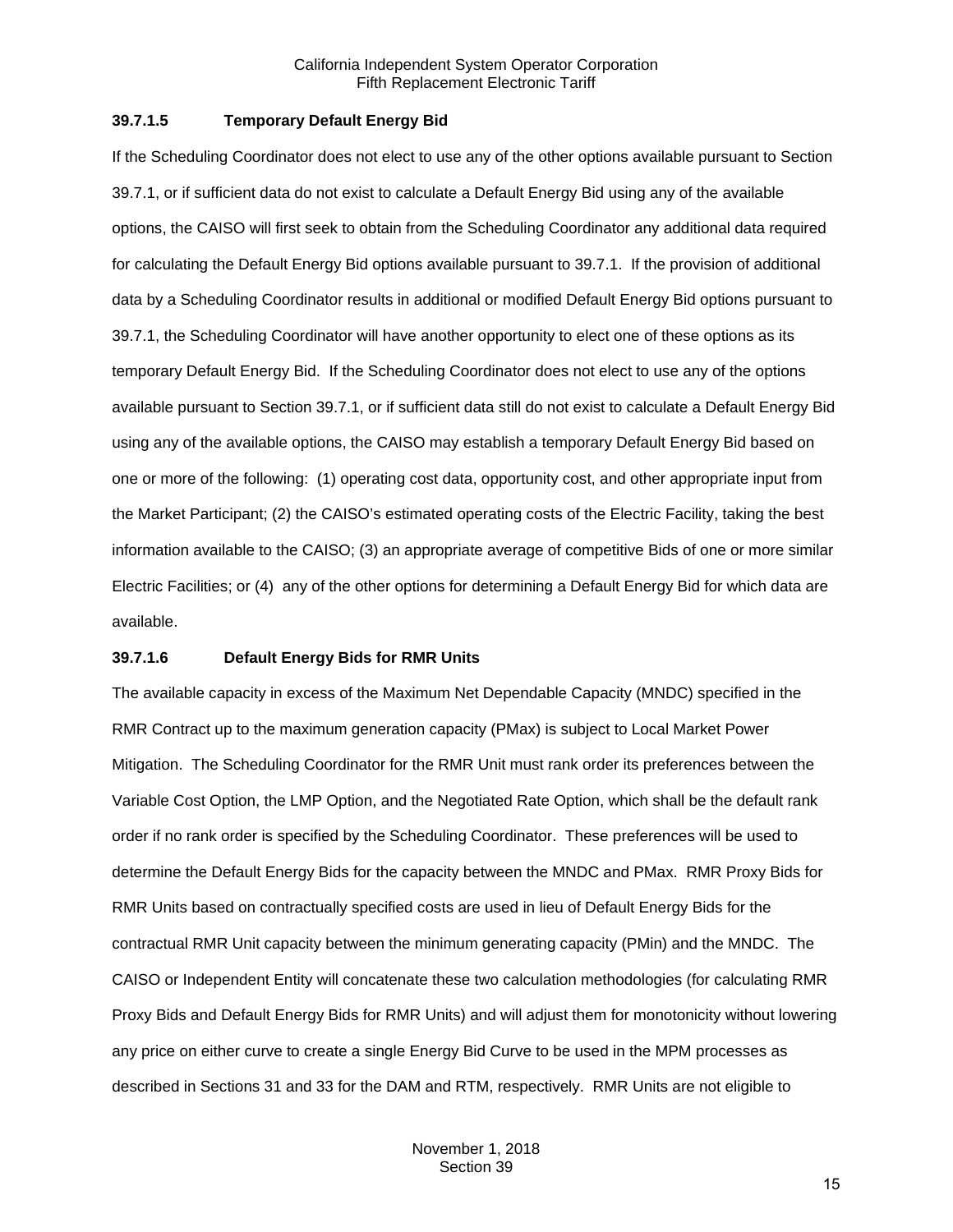receive a Bid Adder pursuant to Section 39.8 for contractual RMR Unit capacity between PMin and MNDC.

# **39.7.1.7 Filings with FERC to Recover Actual Marginal Fuel Procurement Costs**

A Scheduling Coordinator for a resource subject to any of the Default Energy Bid Options in Section 39.7.1 may seek to recover actual marginal fuel procurement costs pursuant to a filing with FERC in accordance with Section 30.12.

## <span id="page-15-0"></span>**39.7.2 Competitive Path Designation**

## **39.7.2.1 Timing of Assessments**

For the DAM and RTM, the CAISO will make assessments and designations of whether Transmission Constraints are competitive or non-competitive as part of the MPM runs associated with the DAM and RTM, respectively. Only binding Transmission Constraints determined by the MPM process will be assessed in the applicable market.

## **39.7.2.2 Criteria**

- (A) Notwithstanding the provisions in Section 39.7.2.2(B), when the CAISO enforces the natural gas constraint pursuant to Section 27.11, the CAISO may deem selected internal constraints to be non-competitive for specific days or hours based on its determination that actual electric supply conditions may be non-competitive due to anticipated electric supply conditions in the Southern California Gas Company and San Diego Gas & Electric Company gas regions.
- (B) Subject to Section 39.7.3, for the DAM and RTM, a Transmission Constraint will be noncompetitive only if the Transmission Constraint fails the dynamic competitive path assessment pursuant to this Section 39.7.2.2.
	- (a) Transmission Constraints for the DAM As part of the MPM process associated with the DAM, the CAISO will designate a Transmission Constraint for the DAM as noncompetitive when the fringe supply of counter-flow to the Transmission Constraint from all portfolios of suppliers that are not identified as potentially pivotal is less than the demand for counter-flow to the Transmission Constraint. For purposes of determining whether to designate a Transmission Constraint as non-competitive pursuant to this Section 39.7.2.2(a):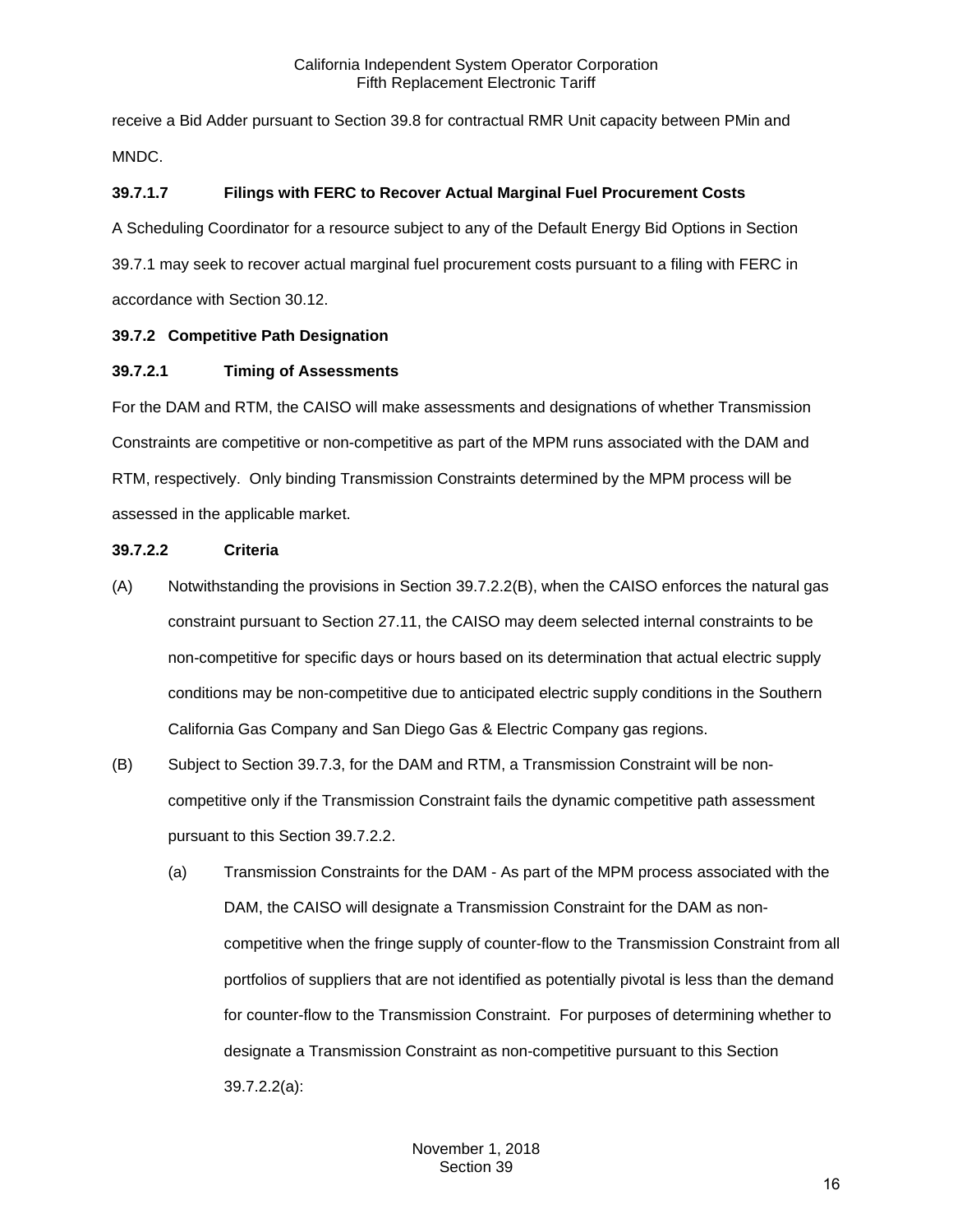- (i) Counter-flow to the Transmission Constraint means the delivery of Power from a resource to the system load distributed reference bus. If counter-flow to the Transmission Constraint is in the direction opposite to the market flow of Power to the Transmission Constraint, the counter-flow to the Transmission Constraint is calculated as the shift factor multiplied by the resource's scheduled Power. Otherwise, counter-flow to the Transmission Constraint is zero.
- (ii) Fringe supply of counter-flow to the Transmission Constraint means all available capacity from internal resources not controlled by the identified potentially pivotal suppliers and all internal Virtual Supply Awards not controlled by the identified potentially pivotal suppliers that provide counter-flow to the Transmission Constraint. Available capacity reflects the highest capacity of a resource's Energy Bid adjusted for Self-Provided Ancillary Services and derates.
- (iii) Demand for counter-flow to the Transmission Constraint means all internal dispatched Supply and Virtual Supply Awards that provide counter-flow to the Transmission Constraint.
- (iv) Potentially pivotal suppliers mean the three (3) portfolios of net sellers that control the largest quantity of counter-flow supply to the Transmission Constraint.
- (v) Portfolio means the effective available internal generation capacity under the control of the Scheduling Coordinator and/or Affiliate determined pursuant to Section 4.5.1.1.12 and all effective internal Virtual Supply Awards of the Scheduling Coordinator and/or Affiliate. Effectiveness in supplying counter-flow is determined by scaling generation capacity and/or Virtual Supply Awards by the shift factor from that location to the Transmission Constraint being tested.
- (vi) A portfolio of a net seller means any portfolio that is not a portfolio of a net buyer. A portfolio of a net buyer means a portfolio for which the average daily net value of Measured Demand minus Supply over a twelve (12) month period is positive. The average daily net value is determined for each portfolio by subtracting, for each Trading Day, Supply from Measured Demand and then averaging the daily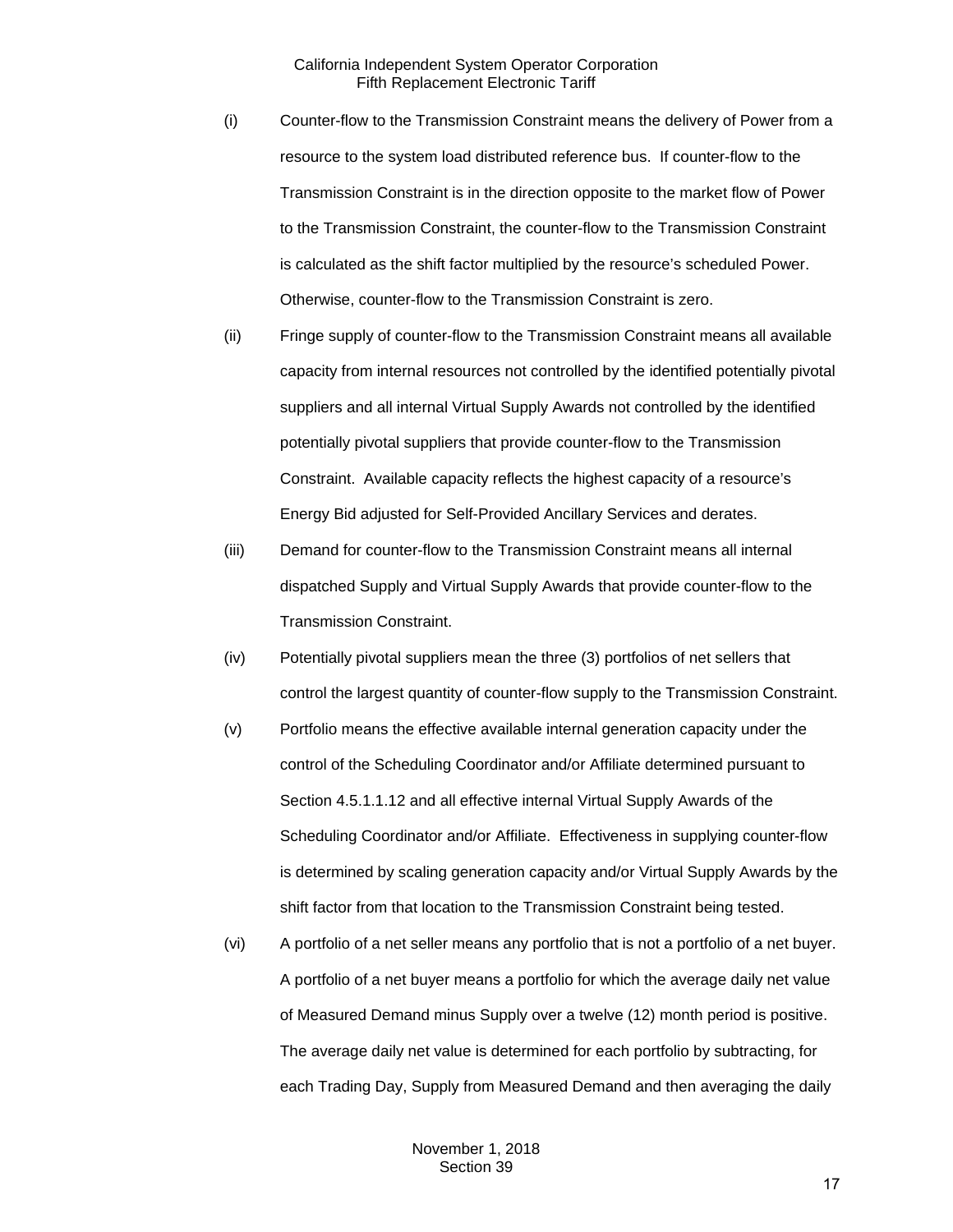value for all Trading Days over the twelve (12) month period. The CAISO will calculate whether portfolios are portfolios of net buyers in the third month of each calendar quarter and the calculations will go into effect at the start of the next calendar quarter. The twelve (12) month period used in this calculation will be the most recent twelve (12) month period for which data is available. The specific mathematical formula used to perform this calculation will be set forth in a Business Practice Manual. Market Participants without physical resources will be deemed to be net sellers for purposes of this Section 39.7.2.2(a)(vi).

- (vii) In determining which Scheduling Coordinators and/or Affiliates control the resources in the three (3) identified portfolios, the CAISO will include resources and Virtual Supply Awards directly associated with all Scheduling Coordinator ID Codes associated with the Scheduling Coordinators and/or Affiliates, as well as all resources that the Scheduling Coordinators and/or Affiliates control pursuant to Resource Control Agreements registered with the CAISO as set forth Section 4.5.1.1.13. Resources identified pursuant to Resource Control Agreements will only be assigned to the portfolio of the Scheduling Coordinator that has control of the resource or whose Affiliate has control of the resource pursuant to the Resource Control Agreements.
- (b) Transmission Constraints for the RTM As part of the MPM processes associated with the RTM, the CAISO will designate a Transmission Constraint for the RTM as noncompetitive when the sum of the supply of counter-flow from all portfolios of potentially pivotal suppliers to the Transmission Constraint and the fringe supply of counter-flow to the Transmission Constraint from all portfolios of suppliers that are not identified as potentially pivotal is less than the demand for counter-flow to the Transmission Constraint. For purposes of determining whether to designate a Transmission Constraint as non-competitive pursuant to this Section 39.7.2.2(b):
	- (i) Counter-flow to the Transmission Constraint has the meaning set forth in Section 39.7.2.2(a)(i).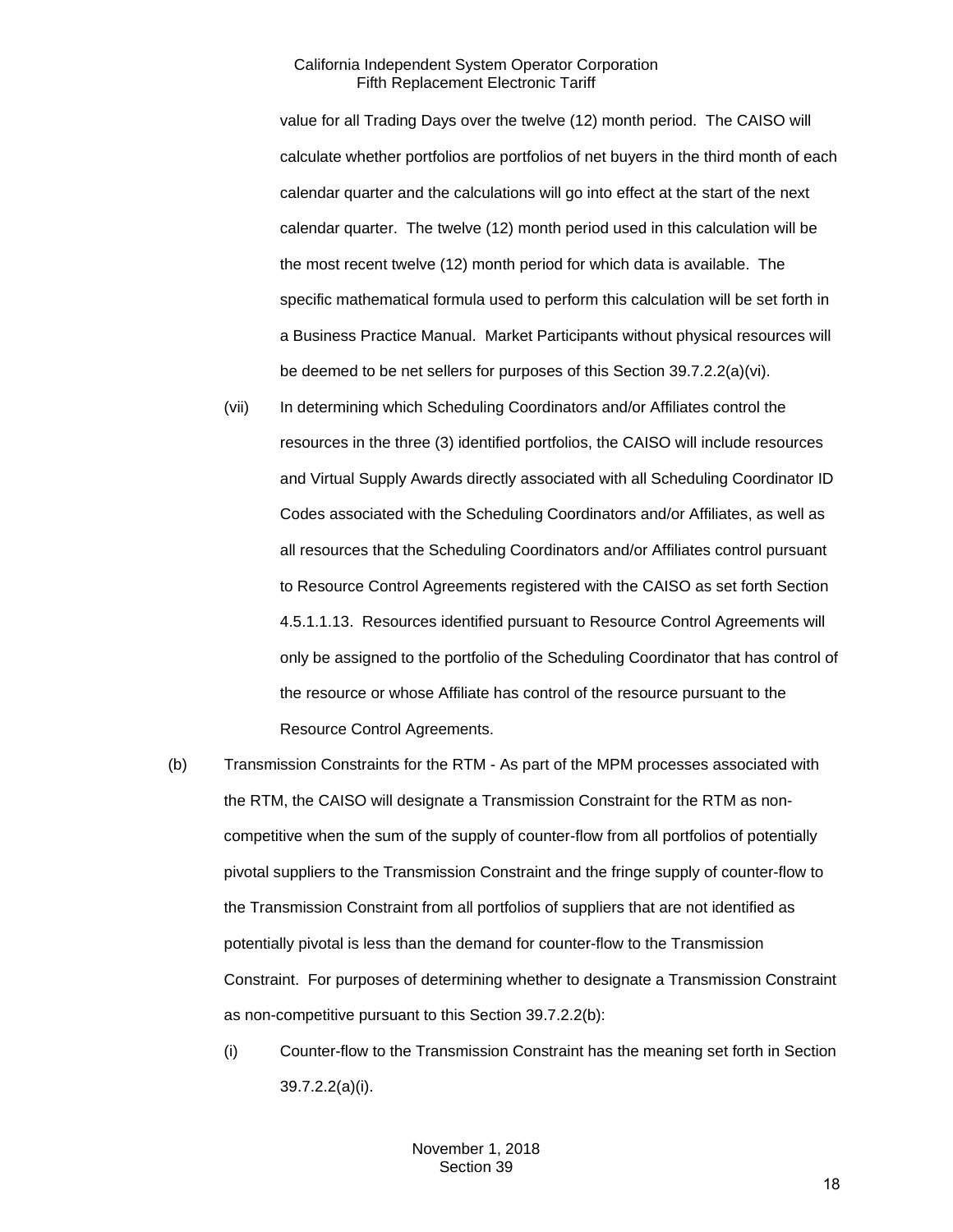- (ii) Supply of counter-flow from all portfolios of potentially pivotal suppliers to the Transmission Constraint means the minimum available capacity from internal resources controlled by the identified potentially pivotal suppliers that provide counter-flow to the Transmission Constraint. The minimum available capacity for the current market interval will reflect the greatest amount of capacity that can be physically withheld. The minimum available capacity is the lowest output level the resource could achieve in the current market interval given its dispatch in the last market interval and limiting factors including Minimum Load, Ramp Rate, Self-Provided Ancillary Services, Ancillary Service Awards (in the Real-Time Market only), and derates.
- (iii) Potentially pivotal suppliers mean the three (3) portfolios of net sellers that control the largest quantity of counter-flow supply to the Transmission Constraint that can be withheld. Counter-flow supply to the Transmission Constraint that can be withheld reflects the difference between the highest capacity and the lowest capacity of a resource's Energy Bid (not taking into account the Ramp Rate of the resource), measured from the Dispatch Operating Point for the resource in the immediately preceding fifteen (15) minute FMM interval or the preceding five (5) minute RTD interval, as applicable (taking into account the Ramp Rate of the resource), adjusted for Self-Provided Ancillary Services and derates in determining whether to designate a Transmission Constraint as noncompetitive for the RTM, or adjusted for Ancillary Service Awards and derates in determining whether to designate a Transmission Constraint as non-competitive for the RTM. In determining whether to designate a Transmission Constraint as non-competitive for the RTM, counter-flow supply to the Transmission Constraint that can be withheld also reflects the PMin of each Short Start Unit with a Start-Up Time of sixty (60) minutes or less that was off-line in the immediately preceding fifteen (15) minute interval of the FMM. In determining whether to designate a Transmission Constraint as non-competitive for the FMM, counter-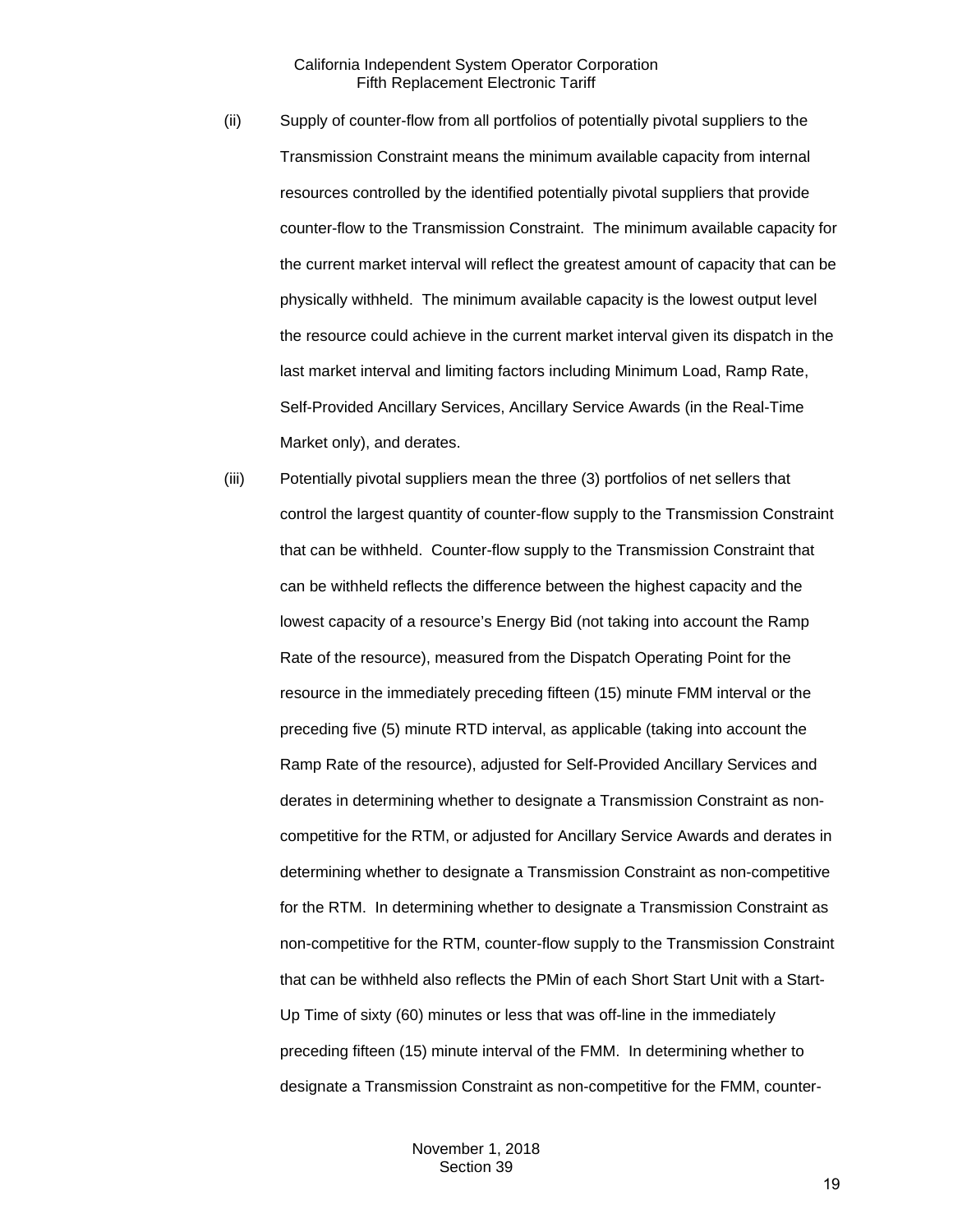flow supply to the Transmission Constraint that can be withheld also reflects the PMin of each Short Start Unit with a Start-Up Time of fifteen (15) minutes or less that was off-line in the immediately preceding fifteen (15) minute interval.

- (iv) Portfolio means the effective available internal generation capacity under the control of the Scheduling Coordinator and/or Affiliate determined pursuant to Sections 4.5.1.1.12 and 39.7.2.2(a)(vii). Effectiveness in supplying counter-flow is determined by scaling generation capacity by the shift factor from that location to the Transmission Constraint being tested.
- (v) A portfolio of a net seller has the meaning set forth in Section 39.7.2.2(a)(vi).
- (vi) Fringe supply of counter-flow to the Transmission Constraint means all available capacity from internal resources not controlled by the identified potentially pivotal suppliers that provide counter-flow to the Transmission Constraint. Available capacity reflects the highest capacity of a resource's Energy Bid (not taking into account the Ramp Rate of the resource), measured from the Dispatch Operating Point for the resource in the immediately preceding fifteen (15) minute interval of the FMM or five (5) minute interval of the RTD, as applicable (taking into account the Ramp Rate of the resource), adjusted for Self-Provided Ancillary Services and derates in determining whether to designate a Transmission Constraint as non-competitive for the RTM, or adjusted for Ancillary Service Awards and derates in determining whether to designate a Transmission Constraint as noncompetitive for the RTM.
- (vii) Demand for counter-flow to the Transmission Constraint means all internal dispatched Supply that provides counter-flow to the Transmission Constraint.

## <span id="page-19-0"></span>**39.7.3 Default Competitive Path Designations**

The CAISO will maintain default competitive path designation sets for the Day-Ahead Market and for the Real-Time Market, which the CAISO will use in order to determine the competitiveness or noncompetitiveness of Transmission Constraints under two circumstances: (1) in the event of a failure of the CAISO Markets software to perform an assessment of whether Transmission Constraints are competitive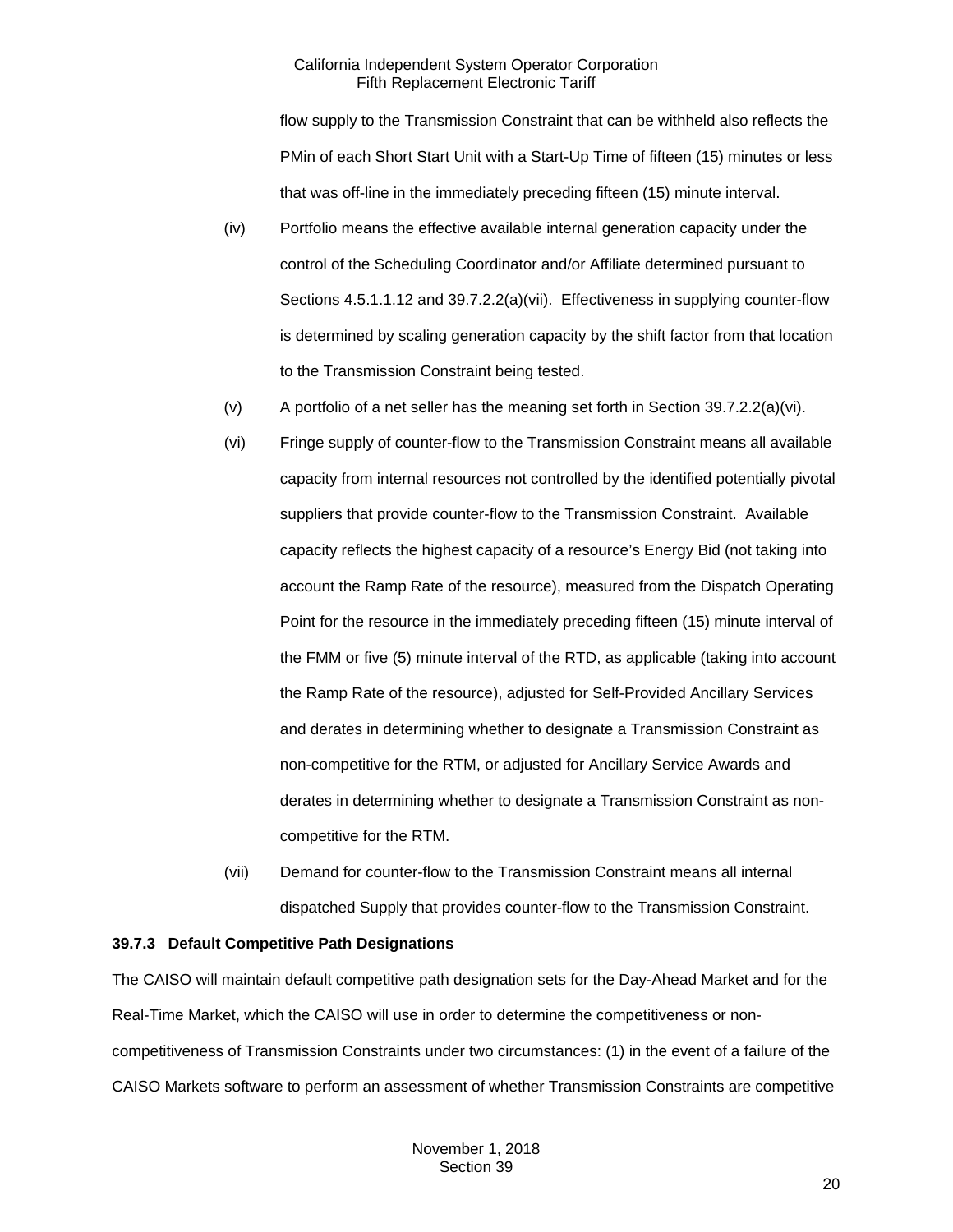or non-competitive pursuant to Section 39.7.2; and (2) in order to determine whether Exceptional Dispatches are related to a non-competitive Transmission Constraint for purposes of mitigation of Exceptional Dispatches of resources under Section 39.10(1). Default competitive path designations will be determined pursuant to the methodology set forth in this Section 39.7.3 and will be updated no less frequently than once every seven (7) days. Until the CAISO has developed sufficient information to develop default competitive path designations, the CAISO will continue to utilize the most recent list of competitive path designations determined prior to the effective date of this tariff provision.

# **39.7.3.1 Methodology for Determining Day-Ahead Default Competitive Path Designations for Transmission Constraints other than Path 15 and Path 26 Transmission Constraints**

The CAISO will designate a Transmission Constraint other than the Path 15 Transmission Constraint or the Path 26 Transmission Constraint as competitive for purposes of determining default competitive path designations for the Day-Ahead Market only if both of the following conditions are met:

- (1) Congestion occurred on the Transmission Constraint in ten (10) or more hours of the days for which the Transmission Constraint was tested for competitiveness pursuant to Section 39.7.2; and
- (2) the Transmission Constraint was deemed competitive pursuant to Section 39.7.2 in seventy-five (75) percent or more of the instances in which the Transmission Constraint was binding when tested. These calculations will be made utilizing data from the Day-Ahead Market for the most recent sixty (60) Trading Days for which data is available. The CAISO will designate a Transmission Constraint other than the Path 15 Transmission Constraint or the Path 26 Transmission Constraint as non-competitive if the CAISO lacks sufficient data to determine whether the occurrences set forth in Sections 39.7.3.1(1) and 39.7.3.1(2) took place on the Transmission Constraint over the sixty (60) Trading Day period.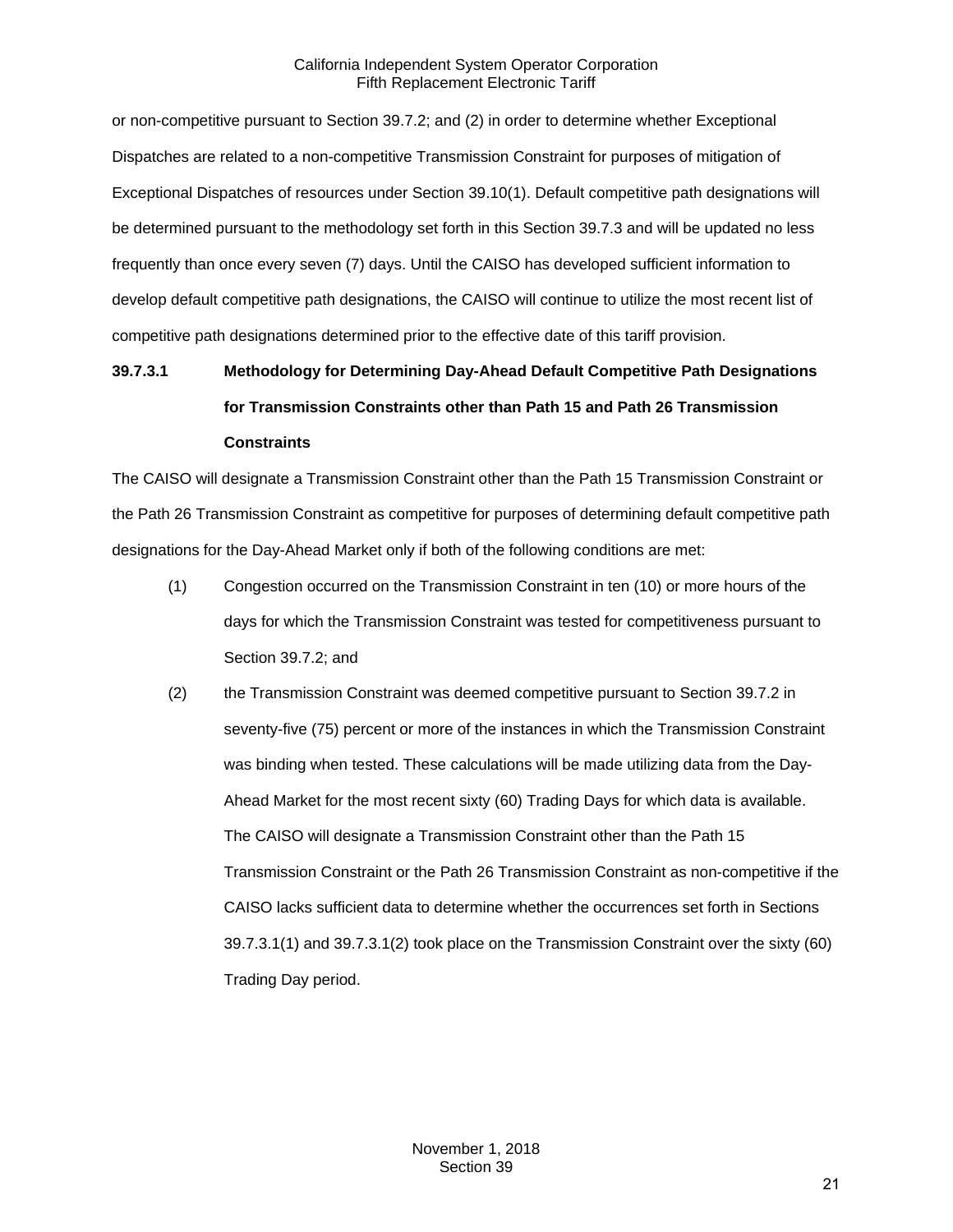# **39.7.3.2 Methodology for Determining HASP/RTM Default Competitive Path Designations for Transmission Constraints other than Path 15 and Path 26 Transmission Constraints**

The CAISO will designate a Transmission Constraint other than the Path 15 Transmission Constraint or the Path 26 Transmission Constraint as competitive for purposes of determining default competitive path designations for the HASP/RTM only if both of the following conditions are met:

- (1) Congestion occurred on the Transmission Constraint in ten (10) or more of the hours for which the Transmission Constraint was tested for competitiveness pursuant to Section 39.7.2; and
- (2) the Transmission Constraint was deemed competitive pursuant to Section 39.7.2 in seventy-five (75) percent or more of the instances in which the Transmission Constraint was binding when tested.

These calculations will be made utilizing data from the Real-Time Market for the most recent sixty (60) Trading Days for which data is available. If the Transmission Constraint was binding during any 15 minute interval during an hour, then the Transmission Constraint will be deemed to be binding for the entire hour. If the Transmission Constraint was determined to be non-competitive during any 15-minute interval during an hour, then the Transmission Constraint will be deemed to be non-competitive for the entire hour. The CAISO will designate a Transmission Constraint other than the Path 15 Transmission Constraint or the Path 26 Transmission Constraint as non-competitive if the CAISO lacks sufficient data to determine whether the occurrences set forth in Sections 39.7.3.2(1) and 39.7.3.2(2) took place on the Transmission Constraint over the sixty (60) Trading Day period.

# **39.7.3.3 Methodology for Determining Day-Ahead Competitive Path Designations for Path 15 and Path 26 Transmission Constraints**

The CAISO will designate the Path 15 Transmission Constraint or the Path 26 Transmission Constraint as competitive for purposes of determining default competitive path designations for the Day-Ahead Market unless both of the following conditions are met:

(1) Congestion occurred on the Transmission Constraint in ten (10) or more hours of the days for which the Transmission Constraint was tested for competitiveness pursuant to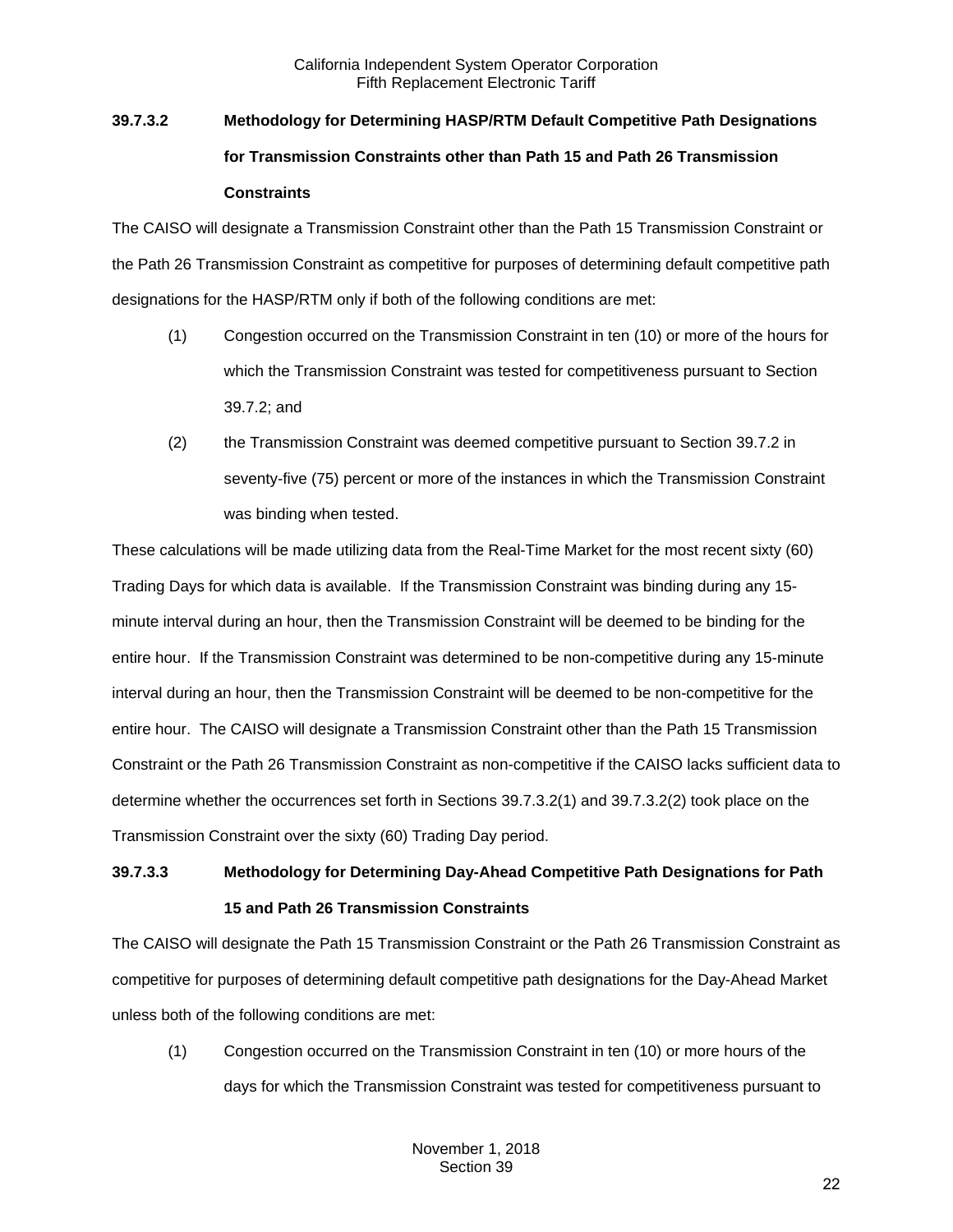Section 39.7.2; and

(2) the Transmission Constraint was deemed competitive pursuant to Section 39.7.2 in fewer than seventy-five (75) percent of the instances in which the Transmission Constraint was binding when tested.

These calculations will be made utilizing data from the MPM for the Day-Ahead Market for the most recent sixty (60) Trading Days for which data is available. The CAISO will designate the Path 15 Transmission Constraint or the Path 26 Transmission Constraint as competitive if the CAISO lacks sufficient data to determine whether the occurrences set forth in Sections 39.7.3.3(1) and 39.7.3.3(2) took place on the Transmission Constraint over the sixty (60) Trading Day period.

# **39.7.3.4 Methodology for Determining RTM Default Competitive Path Designations for Path 15 and Path 26 Transmission Constraints**

The CAISO will designate the Path 15 Transmission Constraint or the Path 26 Transmission Constraint as competitive for purposes of determining default competitive path designations for the RTM unless both of the following conditions are met:

- (1) Congestion occurred on the Transmission Constraint in ten (10) or more of the hours for which the Transmission Constraint was tested for competitiveness pursuant to Section 39.7.2; and
- (2) the Transmission Constraint was deemed competitive pursuant to Section 39.7.2 in fewer than seventy-five (75) percent of the instances in which the Transmission Constraint was binding when tested.

These calculations will be made utilizing data from the MPM for the Real-Time Market for the most recent sixty (60) Trading Days for which data is available. If the Transmission Constraint was binding during any 15-minute interval during an hour, then the Transmission Constraint will be deemed to be binding for the entire hour. If the Transmission Constraint was determined to be non-competitive during any 15-minute interval during an hour, then the Transmission Constraint will be deemed to be non-competitive for the entire hour. The CAISO will designate the Path 15 Transmission Constraint or the Path 26 Transmission Constraint as competitive if the CAISO lacks sufficient data to determine whether the occurrences set forth in Sections 39.7.3.4(1) and 39.7.3.4(2) took place on the Transmission Constraint over the sixty (60)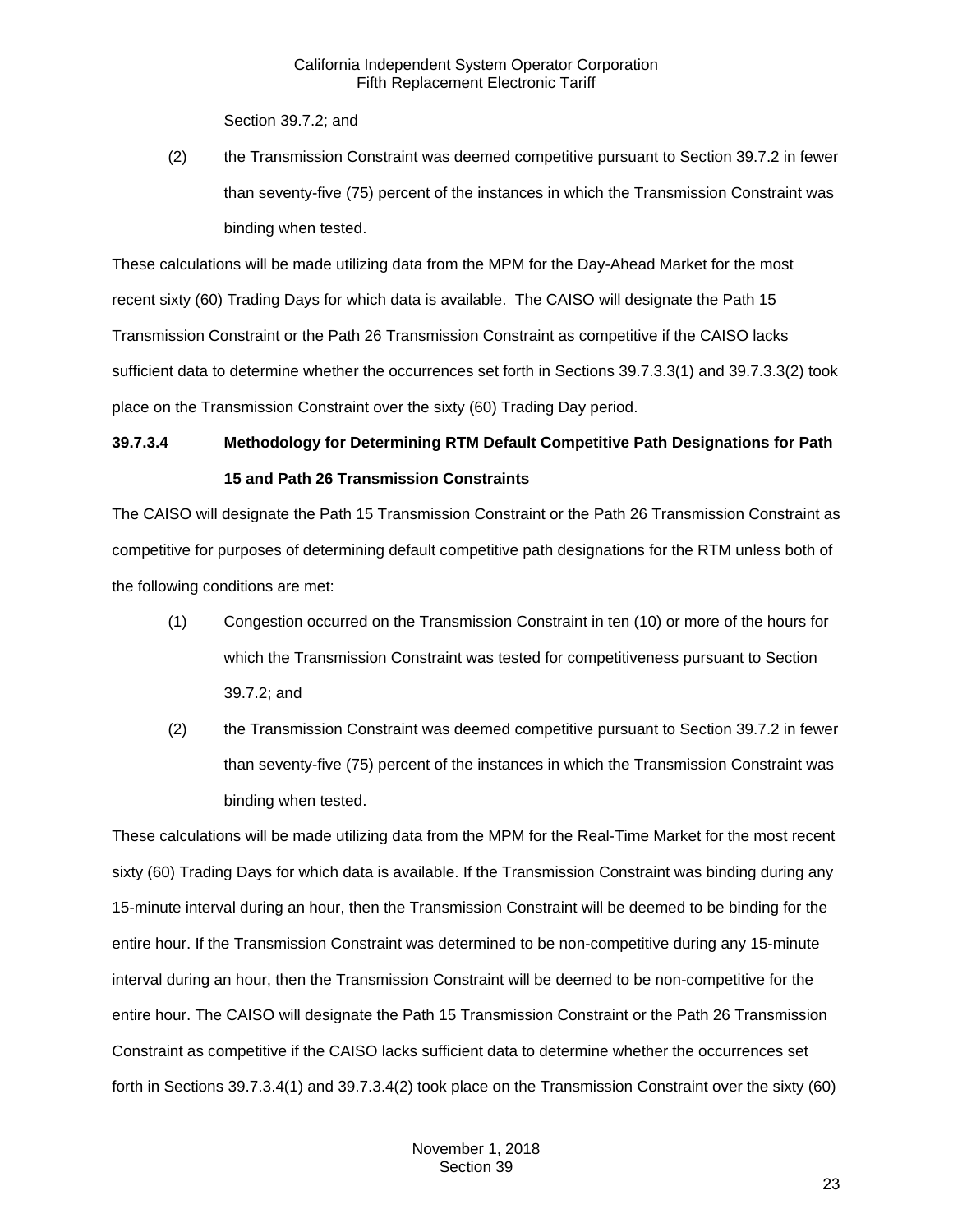Trading Day period.

## <span id="page-23-0"></span>**39.8 Eligibility for Bid Adder**

A Scheduling Coordinator submitting Bids for Generating Units is eligible to have a Bid Adder applied to a Generating Unit for the next operating month if the criteria in Section 39.8.1 are met as determined on a monthly basis in the preceding month.

# <span id="page-23-1"></span>**39.8.1 Bid Adder Eligibility Criteria**

To receive a Bid Adder, a Generating Unit must: (i) have a Mitigation Frequency that is greater than eighty (80) percent in the previous twelve (12) months; and (ii) must not have a contract to be a Resource Adequacy Resource for its entire Net Qualifying Capacity, or be designated under the CPM for its entire Eligible Capacity, or be subject to an obligation to make capacity available under this CAISO Tariff. If a Generating Unit is designated under the CPM for a portion of its Eligible Capacity, the provisions of this section apply only to the portion of the capacity not designated. Scheduling Coordinators for Generating Units seeking to receive Bid Adders must further agree to be subject to the Frequently Mitigated Unit option for a Default Energy Bid. Run hours are those hours during which a Generating Unit has positive metered output. Generating Units that received RMR Dispatches and/or incremental Bids dispatched out of economic merit order to manage local Congestion in an hour prior to the effective date of this Section will have that hour counted as a mitigated hour in their Mitigation Frequency. After the first twelve (12) months from the effective date of this Section, the Mitigation Frequency will be based entirely on a Generating Unit being mitigated under the MPM procedures in Sections 31 and 33.

## <span id="page-23-2"></span>**39.8.2 New Generating Units**

For new Generating Units, with less than twelve (12) months of operation, determination of eligibility for the Bid Adder will be based on data beginning with the first date the Generating Unit participated in the CAISO Markets through the end date of the period for which the Mitigation Frequency is being calculated. The 200 run hour criteria will be pro-rated for the proportion of a twelve (12)-month period that the new Generating Unit submitted effective Bids in the CAISO markets.

## <span id="page-23-3"></span>**39.8.3 Bid Adder Values**

The value of the Bid Adder will be either: (i) a unit-specific value determined in consultation with the CAISO or an independent entity selected by the CAISO, or (ii) a default Bid Adder of \$24/MWh. For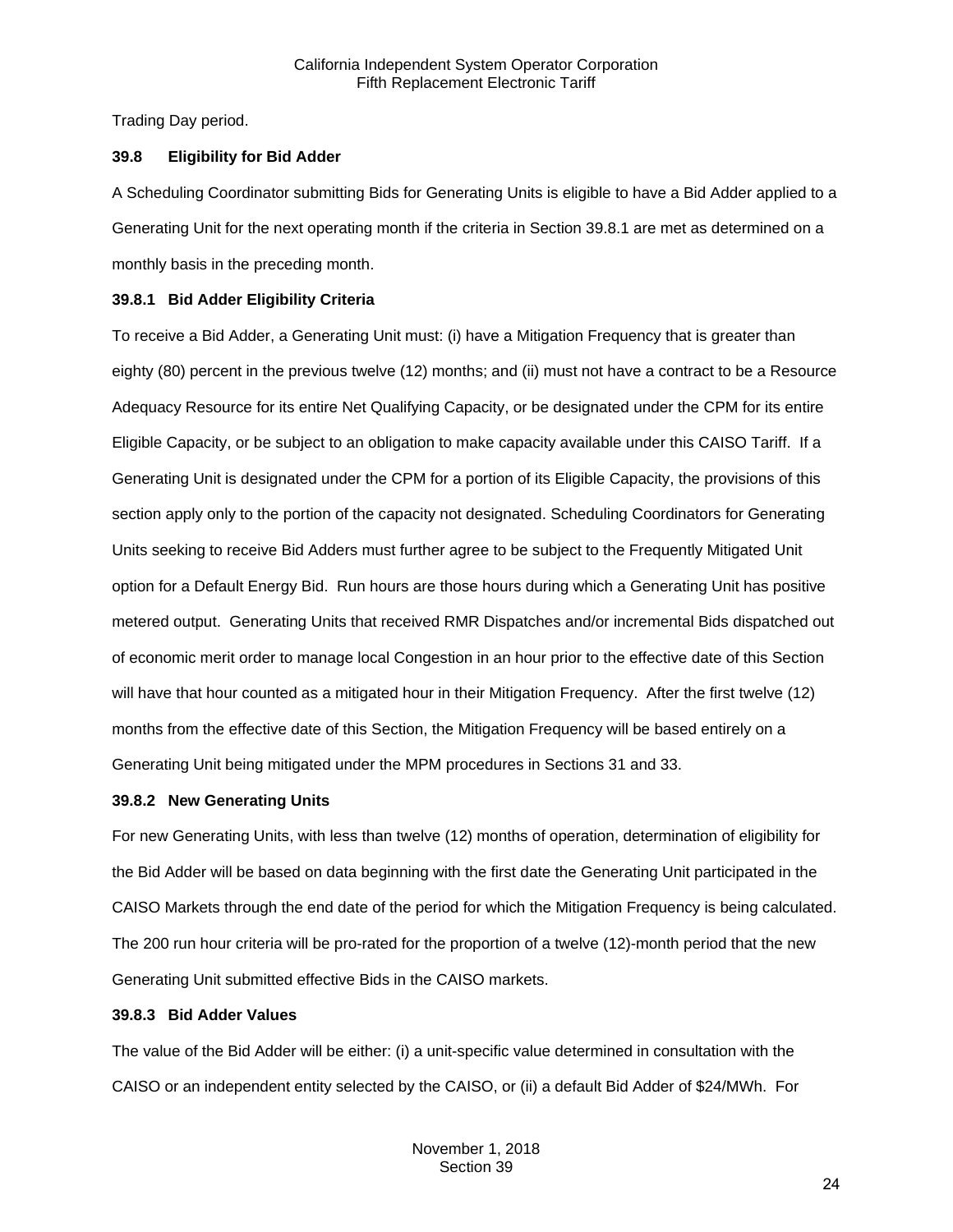Generating Units with a portion of their capacity identified as meeting an LSE's Resource Adequacy Requirements, that Generating Unit's Bid Adder value will be reduced by the percent of the Generating Unit's capacity that is identified as meeting an LSE's Resource Adequacy Requirements. The reduced Bid Adder will be applied to that Generating Unit's entire Default Energy Bid Curve.

#### <span id="page-24-0"></span>**39.9 CRR Monitoring and Affiliate Disclosure Requirements**

The CAISO will monitor the CRR holdings and CAISO Markets activity for anomalous market behavior, gaming, or exercise of market power resulting from CRR ownership concentrations that are not aligned with actual transmission usage as a result of secondary market auction outcomes. If the CAISO identifies such behavior it may seek FERC approval to impose position limits on the total number or MW quantity of CRRs that may be held by any single entity and its Affiliates. Each CRR Holder or Candidate CRR Holder must notify the CAISO of any Affiliate that is a CRR Holder, Candidate CRR Holder, or Market Participant, any Affiliate that participates in an organized electricity market in North America, and any guarantor of any such Affiliate.

## <span id="page-24-1"></span>**39.10 Mitigation of Exceptional Dispatches of Resources**

The CAISO shall apply Mitigation Measures to Exceptional Dispatches of resources when such resources are committed or dispatched under Exceptional Dispatch for purposes of: (1) addressing reliability requirements related to non-competitive Transmission Constraints; (2) ramping resources with Ancillary Services Awards or RUC Capacity to a dispatch level that ensures their availability in Real-Time; (3) ramping resources to their Minimum Dispatchable Level in Real-Time; and (4) addressing unit-specific environmental constraints not incorporated into the Full Network Model or the CAISO's market software that affect the dispatch of Generating Units in the Sacramento Delta and are commonly known as "Delta Dispatch".

## <span id="page-24-2"></span>**39.10.1 Measures for Resources Eligible for Supplemental Revenues**

In all cases where a resource is subject to Mitigation Measures under Section 39.10, and the resource is eligible for supplemental revenues pursuant to Section 39.10.3, FMM Exceptional Dispatch Energy or RTD Exceptional Dispatch Energy delivered by the resource shall be settled as set forth in either Section 11.5.6.7.1 or Section 11.5.6.7.3, whichever is applicable.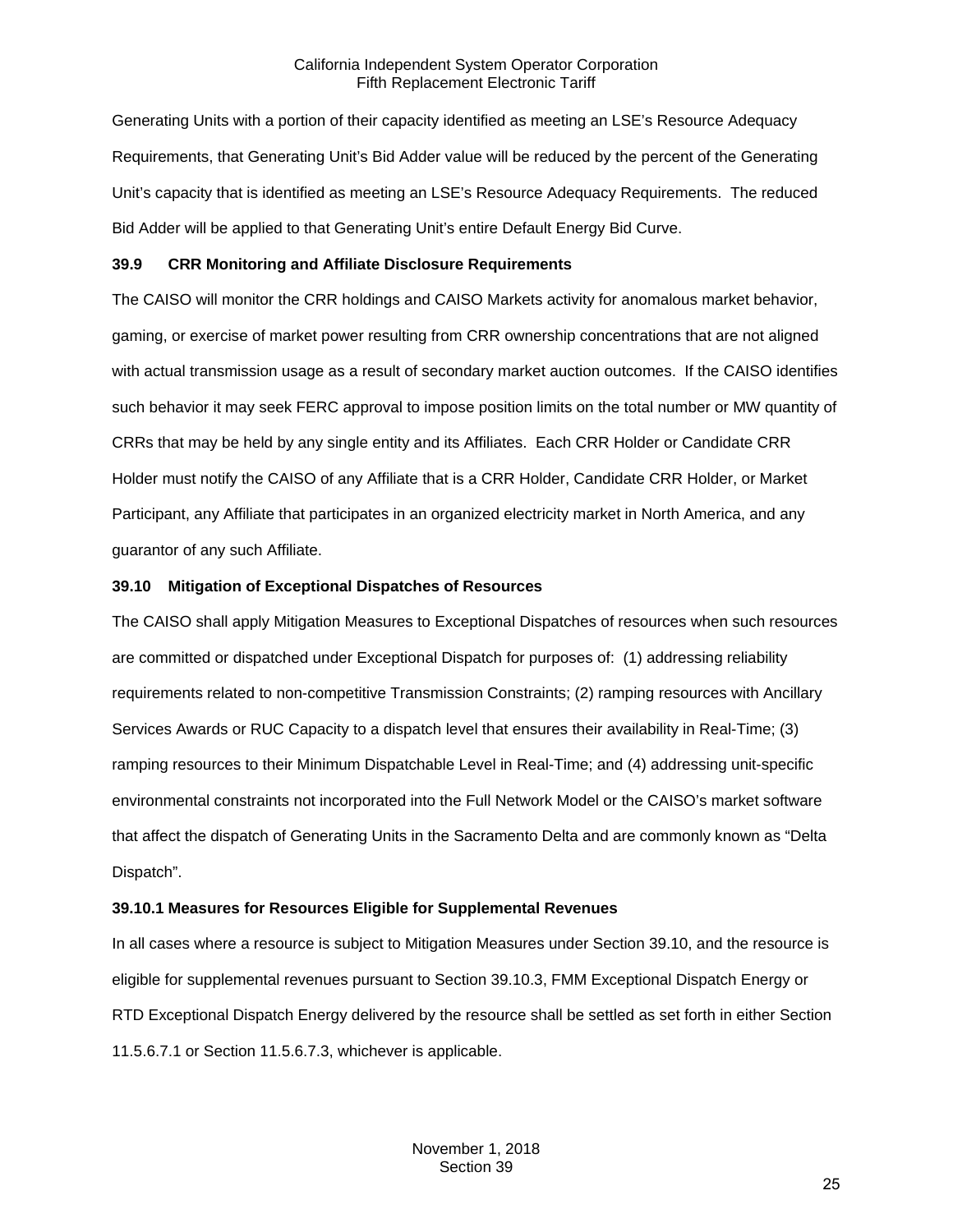#### <span id="page-25-0"></span>**3.10.2 Resources Not Eligible for Supplemental Revenues**

In all cases where a resource is subject to Mitigation Measures under Section 39.10, and the resource is not eligible for supplemental revenues pursuant to Section 39.10.3, FMM Exceptional Dispatch Energy or RTD Exceptional Dispatch Energy delivered by the resource shall be settled as set forth in either Section 11.5.6.7.2 or Section 11.5.6.7.3, whichever is applicable.

#### <span id="page-25-1"></span>**39.10.3 Eligibility for Supplemental Revenues**

Except as provided in Section 39.10.4, a resource that is committed or dispatched under Exceptional Dispatch shall be eligible for supplemental revenues only during such times that the capacity from the resource dispatched under Exceptional Dispatch is Eligible Capacity, the Eligible Capacity does not have an offer into the applicable CSP, and has declined an Exceptional Dispatch CPM designation offered under Section 43A.2.5.

#### <span id="page-25-2"></span>**39.10.4 Limitation on Supplemental Revenues**

Supplemental revenues authorized under this Section 39.10 shall not exceed within a 30-day period (this 30-day period begins on the day of the first Exceptional Dispatch of the resource and re-starts on the day of the first Exceptional Dispatch of the resource following the end of any prior 30-day period) the CPM Soft Offer Cap, for which the resource would be eligible pursuant to Section 43A.7 had its Eligible Capacity been designated as CPM Capacity.

#### <span id="page-25-3"></span>**39.10.5 Calculation of Exceptional Dispatch Supplemental Revenues**

The amount of Exceptional Dispatch supplemental revenues accrued by a resource within any 30-day period as defined in Section 39.10.4 shall be a running total of the sum of supplemental revenues received during that 30-day period. The calculation of supplemental revenues accrued by a resource within a 30-day period is based on the higher of (a) the Energy Bid price for the resource minus the Default Energy Bid price for the resource or (b) the relevant FMM or RTD LMP minus the Default Energy Bid price for the resource. The greater of (a) or (b) is multiplied by the amount of Energy provided by the resource under Exceptional Dispatch, and the results of that multiplication are summed across the successive hours of the 30-day period. Once the resource has reached the limit on supplemental revenues described in Section 39.10.4 based on the calculation above, then the Settlement for the resource will be as provided in Section 11.5.6.7.2 and the resource will not be eligible for additional